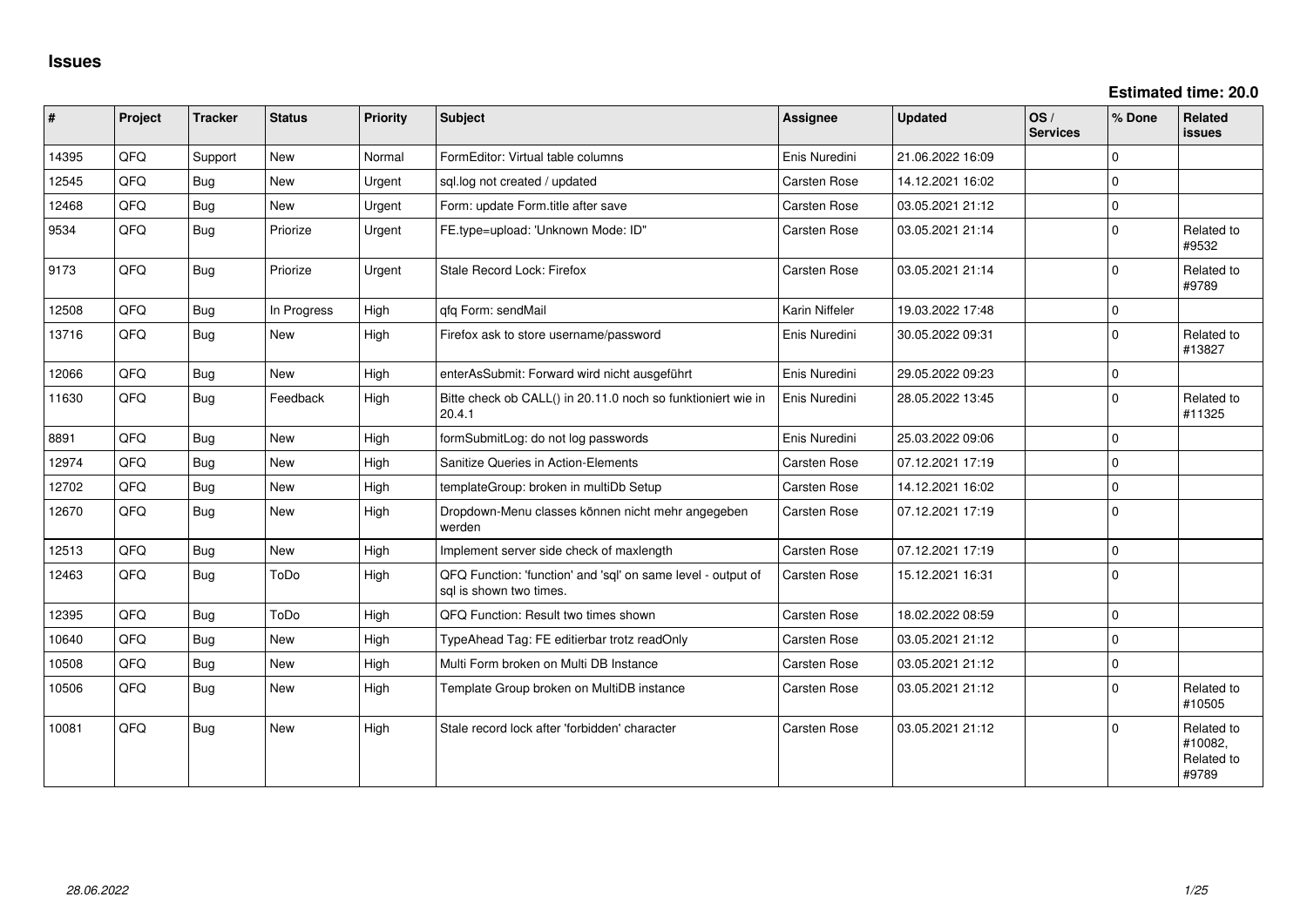| #     | Project | <b>Tracker</b> | <b>Status</b>     | <b>Priority</b> | <b>Subject</b>                                                                                         | Assignee      | <b>Updated</b>   | OS/<br><b>Services</b> | % Done      | Related<br><b>issues</b>                                             |
|-------|---------|----------------|-------------------|-----------------|--------------------------------------------------------------------------------------------------------|---------------|------------------|------------------------|-------------|----------------------------------------------------------------------|
| 9789  | QFQ     | Bug            | In Progress       | High            | Record Lock: release to early on 'leave page'                                                          | Carsten Rose  | 10.01.2022 09:25 |                        | 100         | Related to<br>#10081,<br>Related to<br>#9173.<br>Related to<br>#8702 |
| 9531  | QFQ     | Bug            | <b>New</b>        | High            | FE File: Dynamic Update / modeSql / required detected<br>even it not set                               | Carsten Rose  | 11.06.2021 20:32 |                        | $\Omega$    | Related to<br>#12398                                                 |
| 9347  | QFQ     | Bug            | New               | High            | FE.type=upload with dynamic show/hidden: required not<br>detected                                      | Carsten Rose  | 12.06.2021 10:40 |                        | $\Omega$    | Related to<br>#5305,<br>Related to<br>#12398                         |
| 9121  | QFQ     | Bug            | Priorize          | High            | sip links have r and __dbIndexData set                                                                 | Carsten Rose  | 12.06.2021 10:41 |                        | $\Omega$    |                                                                      |
| 8668  | QFQ     | <b>Bug</b>     | New               | High            | Pill disabled: dyamic mode 'hidden' not respected - FE is still<br>required                            | Carsten Rose  | 03.05.2021 21:14 |                        | $\Omega$    |                                                                      |
| 8431  | QFQ     | Bug            | New               | High            | autocron.php with wrong path                                                                           | Carsten Rose  | 03.05.2021 21:14 |                        | $\mathbf 0$ |                                                                      |
| 8083  | QFQ     | Bug            | New               | High            | FormEditor: primary table list does not respect<br>'indexDb={{indexData:Y}}'                           | Carsten Rose  | 03.05.2021 21:14 |                        | $\Omega$    | Has duplicate<br>#6678                                               |
| 7899  | QFQ     | Bug            | New               | High            | Fe.type=password / retype / required: always complain<br>about missing value                           | Carsten Rose  | 03.05.2021 21:14 |                        | $\Omega$    |                                                                      |
| 7650  | QFQ     | Bug            | New               | High            | Optional do not show 'required' sign on FormElement                                                    | Carsten Rose  | 03.05.2021 21:14 |                        | $\Omega$    |                                                                      |
| 6116  | QFQ     | Bug            | Priorize          | High            | value of checkbox not saved                                                                            | Carsten Rose  | 07.12.2021 17:19 |                        | $\Omega$    |                                                                      |
| 5459  | QFQ     | Bug            | New               | High            | Multi DB: spread system tables between 'QFQ' and<br>'Data'-DB                                          | Carsten Rose  | 03.05.2021 21:14 |                        | $\Omega$    | Related to<br>#4720                                                  |
| 5221  | QFQ     | Bug            | <b>New</b>        | High            | Download Dialog: Bleibt stehen in FF wenn Datei<br>automatisch gespeichert wird.                       | Carsten Rose  | 03.05.2021 21:14 |                        | $\Omega$    |                                                                      |
| 4279  | QFQ     | Bug            | Some day<br>maybe | High            | config.linkVars lost                                                                                   | Carsten Rose  | 03.05.2021 21:14 |                        | $\Omega$    |                                                                      |
| 3570  | QFQ     | <b>Bug</b>     | Some day<br>maybe | High            | Formular mit prmitnew permitEdit=Always wird nicht<br>aufgerufen (ist leer)                            | Carsten Rose  | 03.05.2021 21:14 |                        | $\Omega$    |                                                                      |
| 3109  | QFQ     | <b>Bug</b>     | Some day<br>maybe | High            | RealUrl: Links werden nicht korrekt gerendert                                                          | Carsten Rose  | 03.05.2021 21:14 |                        | $\Omega$    |                                                                      |
| 3061  | QFQ     | Bug            | Some day<br>maybe | High            | winstitute: mysql connection durcheinander - nmhp17<br>(ag7)/QFQ arbeitet mit DB/Tabellen von biostat. | Carsten Rose  | 03.05.2021 21:14 |                        | $\Omega$    |                                                                      |
| 11237 | QFQ     | <b>Bug</b>     | New               | High            | Radiobutton / parameter.buttonClass= btn-default - kein dirty   Benjamin Baer<br>Trigger               |               | 03.05.2021 21:12 |                        | $\mathbf 0$ | Related to<br>#10766                                                 |
| 11057 | QFQ     | Bug            | New               | High            | Checkboxes ohne span.checkmark im Report werden<br>ausgeblendet                                        | Benjamin Baer | 03.05.2021 21:12 |                        | $\mathbf 0$ | Related to<br>#11039                                                 |
| 10766 | QFQ     | <b>Bug</b>     | New               | High            | Radiobutton / parameter.buttonClass=btn-default: dynamic<br>update                                     |               | 03.05.2021 21:12 |                        | 0           | Related to<br>#11237                                                 |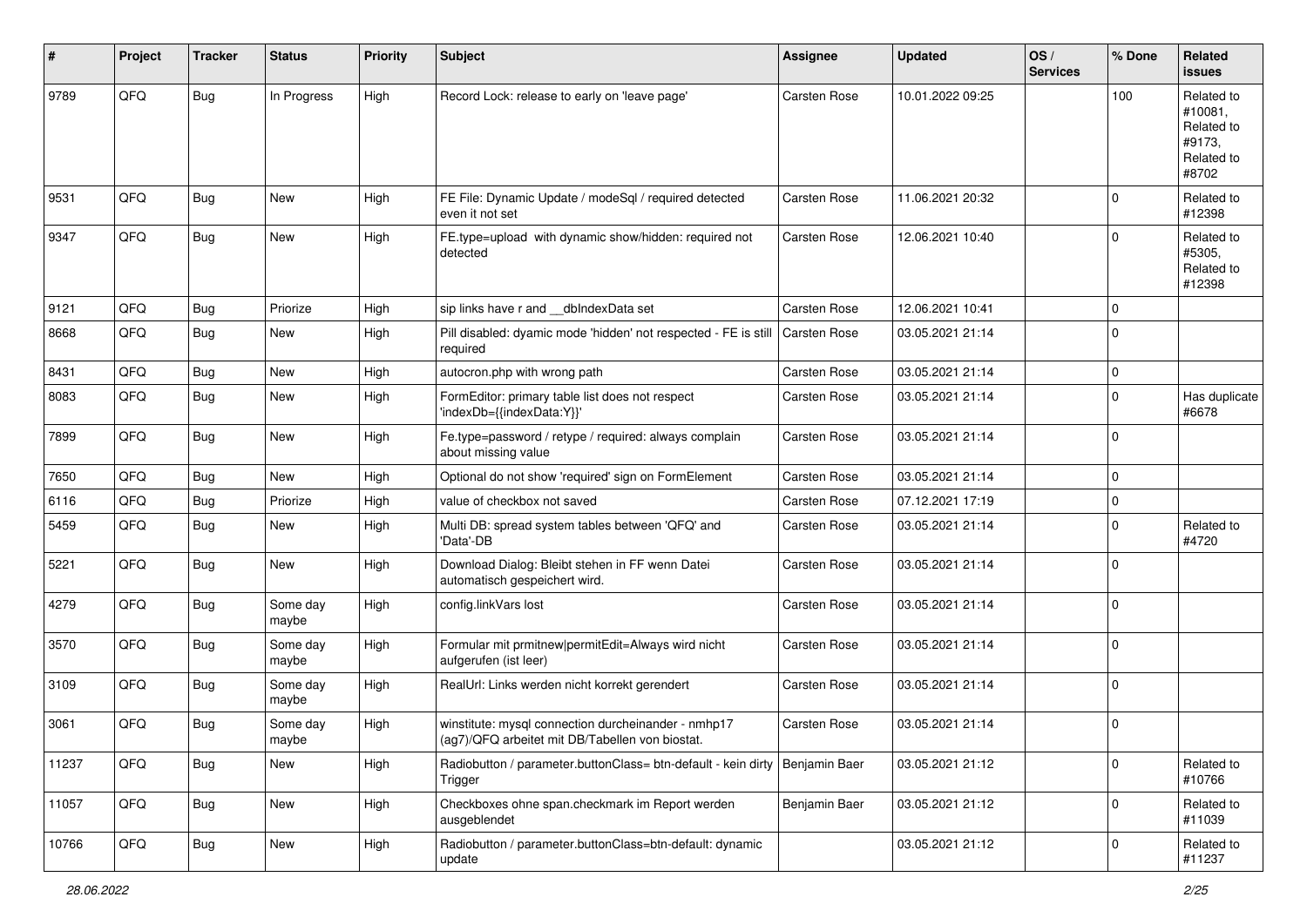| #     | Project | <b>Tracker</b> | <b>Status</b>     | <b>Priority</b> | <b>Subject</b>                                                                           | <b>Assignee</b>   | <b>Updated</b>   | OS/<br><b>Services</b> | % Done      | <b>Related</b><br>issues                         |
|-------|---------|----------------|-------------------|-----------------|------------------------------------------------------------------------------------------|-------------------|------------------|------------------------|-------------|--------------------------------------------------|
| 8316  | QFQ     | <b>Bug</b>     | Feedback          | Normal          | Documentation/Behaviour for Nested Queries and<br>Record-Store confusing                 | Nicola Chiapolini | 20.11.2019 09:14 |                        | $\mathbf 0$ |                                                  |
| 14377 | QFQ     | <b>Bug</b>     | New               | Normal          | Documentation > General Tips: white page after migration                                 | Enis Nuredini     | 19.06.2022 16:37 |                        | $\mathbf 0$ |                                                  |
| 14322 | QFQ     | Bug            | New               | Normal          | Form Load: by default no scroll (save & close should be<br>visible)                      | Enis Nuredini     | 15.06.2022 14:12 |                        | $\mathbf 0$ | Related to<br>#14321,<br>Related to<br>#6232     |
| 14303 | QFQ     | <b>Bug</b>     | ToDo              | Normal          | datetime broken with picker                                                              | Enis Nuredini     | 17.06.2022 09:02 |                        | $\mathbf 0$ | Related to<br>#12630                             |
| 14245 | QFQ     | Bug            | New               | Normal          | Form Save Btn bleibt disabled wenn Datumsfeld über<br>Datepicker geändert                | Enis Nuredini     | 27.05.2022 13:45 |                        | $\mathbf 0$ | Related to<br>#13689                             |
| 13943 | QFQ     | <b>Bug</b>     | Priorize          | Normal          | unable to find formgroup                                                                 | Enis Nuredini     | 28.05.2022 11:03 |                        | $\mathbf 0$ |                                                  |
| 13899 | QFQ     | <b>Bug</b>     | ToDo              | Normal          | Selenium: zum laufen bringen                                                             | Enis Nuredini     | 25.03.2022 10:24 |                        | $\mathbf 0$ |                                                  |
| 13767 | QFQ     | <b>Bug</b>     | Feedback          | Normal          | date/time-picker: required shows up/down button orange                                   | Enis Nuredini     | 16.05.2022 23:16 |                        | $\mathbf 0$ |                                                  |
| 13689 | QFQ     | Bug            | New               | Normal          | Enter auf Eingabefeld mit ungültigem Wert führt zu blurry<br>Seite                       | Enis Nuredini     | 28.05.2022 10:53 |                        | $\mathbf 0$ | Related to<br>#14245, Has<br>duplicate<br>#11891 |
| 12989 | QFQ     | <b>Bug</b>     | New               | Normal          | empty string does not trigger dynamic update                                             | Enis Nuredini     | 28.05.2022 11:09 |                        | $\mathbf 0$ |                                                  |
| 3613  | QFQ     | <b>Bug</b>     | Some day<br>maybe | Normal          | note /note unchecked -> note div (col-md) wird weiterhin<br>gerendert                    | Elias Villiger    | 01.02.2020 23:19 |                        | 100         |                                                  |
| 11347 | QFQ     | <b>Bug</b>     | Feedback          | Normal          | If Bedingungen funktionieren nicht korrekt                                               | Christoph Fuchs   | 21.03.2021 20:37 |                        | $\mathbf 0$ |                                                  |
| 14323 | QFQ     | <b>Bug</b>     | In Progress       | Normal          | Report: render=both single - no impact                                                   | Carsten Rose      | 19.06.2022 18:31 |                        | $\mathbf 0$ |                                                  |
| 14305 | QFQ     | <b>Bug</b>     | New               | Normal          | Inline Report editing does not create history entries                                    | Carsten Rose      | 10.06.2022 11:55 |                        | $\mathbf 0$ |                                                  |
| 14304 | QFQ     | <b>Bug</b>     | New               | Normal          | table sorter view safer does not work                                                    | Carsten Rose      | 10.06.2022 11:49 |                        | $\mathbf 0$ |                                                  |
| 14283 | QFQ     | <b>Bug</b>     | Priorize          | Normal          | HEIC / HEIF convert doesn't trigger                                                      | Carsten Rose      | 19.06.2022 16:37 |                        | $\mathbf 0$ |                                                  |
| 14233 | QFQ     | <b>Bug</b>     | New               | Normal          | AS _link: question - HTML is not rendered                                                | Carsten Rose      | 28.05.2022 11:02 |                        | $\mathbf 0$ |                                                  |
| 14175 | QFQ     | <b>Bug</b>     | In Progress       | Normal          | Opening a form with no QFQ Session cookie fails                                          | Carsten Rose      | 03.06.2022 10:40 |                        | $\mathbf 0$ |                                                  |
| 14091 | QFQ     | <b>Bug</b>     | New               | Normal          | inconsistent template path for twig                                                      | Carsten Rose      | 19.04.2022 18:36 |                        | $\mathbf 0$ |                                                  |
| 14077 | QFQ     | <b>Bug</b>     | New               | Normal          | As _link: Attribute 'class' missing by r:1 and r:3 - but should<br>set                   | Carsten Rose      | 28.05.2022 11:02 |                        | $\mathbf 0$ | Related to<br>#5342.<br>Related to<br>#4343      |
| 13706 | QFQ     | <b>Bug</b>     | New               | Normal          | Wrong CheckType in FieldElement LastStatus of Form Cron                                  | Carsten Rose      | 21.01.2022 18:20 |                        | $\mathbf 0$ |                                                  |
| 13659 | QFQ     | Bug            | New               | Normal          | wrong sanitize class applied to R-store                                                  | Carsten Rose      | 15.01.2022 14:23 |                        | $\pmb{0}$   |                                                  |
| 13592 | QFQ     | Bug            | New               | Normal          | QFQ Build Queue: das vergeben von Tags klappt nicht. Es<br>werden keine Releases gebaut. | Carsten Rose      | 19.03.2022 17:45 |                        | $\mathbf 0$ |                                                  |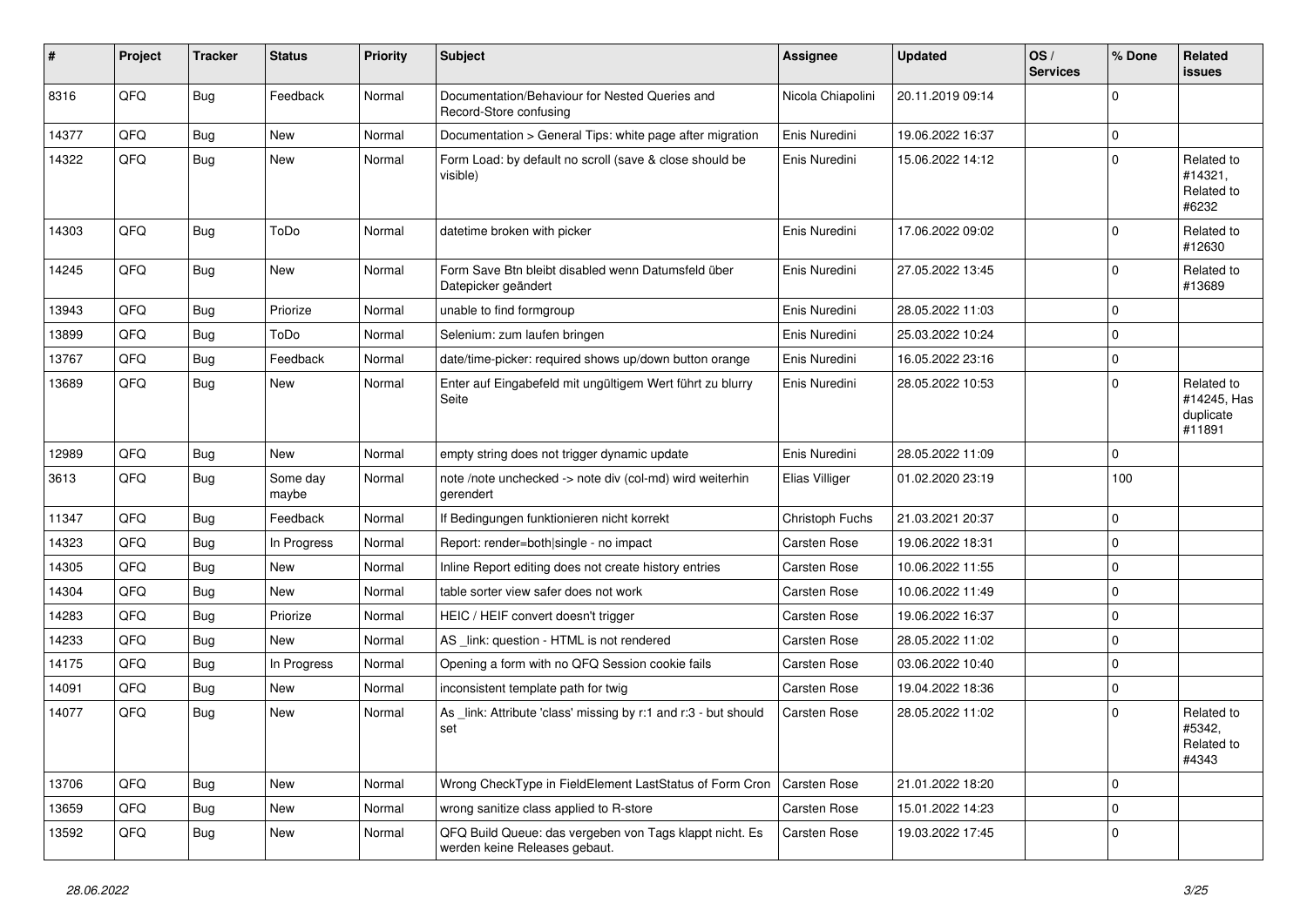| #     | Project | <b>Tracker</b> | <b>Status</b> | <b>Priority</b> | <b>Subject</b>                                                                                                                                      | Assignee            | <b>Updated</b>   | OS/<br><b>Services</b> | % Done      | <b>Related</b><br><b>issues</b>               |
|-------|---------|----------------|---------------|-----------------|-----------------------------------------------------------------------------------------------------------------------------------------------------|---------------------|------------------|------------------------|-------------|-----------------------------------------------|
| 13460 | QFQ     | Bug            | New           | Normal          | Doc: Password set/reset  password should not processed<br>with 'html encode'                                                                        | <b>Carsten Rose</b> | 19.03.2022 17:46 |                        | $\mathbf 0$ |                                               |
| 13451 | QFQ     | Bug            | <b>New</b>    | Normal          | Character Counter / Max Character: Problem in Safari                                                                                                | <b>Carsten Rose</b> | 15.04.2022 17:18 |                        | $\mathbf 0$ |                                               |
| 13332 | QFQ     | Bug            | <b>New</b>    | Normal          | Multi Form: Required Felder werden visuell nicht markiert.                                                                                          | Carsten Rose        | 19.03.2022 17:47 |                        | $\mathbf 0$ |                                               |
| 13331 | QFQ     | Bug            | <b>New</b>    | Normal          | Multi Form: Clear Icon misplaced                                                                                                                    | <b>Carsten Rose</b> | 19.03.2022 17:47 |                        | $\mathbf 0$ |                                               |
| 12716 | QFQ     | Bug            | <b>New</b>    | Normal          | template group: Pattern only applied to first instance                                                                                              | <b>Carsten Rose</b> | 19.03.2022 17:47 |                        | $\mathbf 0$ |                                               |
| 12714 | QFQ     | Bug            | New           | Normal          | Conversion of GIF to PDF broken when GIF contains Alpha.                                                                                            | Carsten Rose        | 19.03.2022 17:49 |                        | $\pmb{0}$   |                                               |
| 12581 | QFQ     | <b>Bug</b>     | New           | Normal          | Form.forward=close: Record 'new' in new browser tab ><br>save (& close) >> Form is not reloaded with new created<br>record id and stays in mode=new | Carsten Rose        | 19.03.2022 17:48 |                        | $\mathbf 0$ |                                               |
| 12546 | QFQ     | Bug            | Feedback      | Normal          | Branch 'Development' - Unit Tests mit dirty workaround<br>angepasst                                                                                 | Carsten Rose        | 19.03.2022 17:48 |                        | $\mathbf 0$ |                                               |
| 12520 | QFQ     | Bug            | <b>New</b>    | Normal          | Switch FE User: still active even FE User session expired                                                                                           | <b>Carsten Rose</b> | 19.03.2022 17:48 |                        | $\mathbf 0$ |                                               |
| 12512 | QFQ     | <b>Bug</b>     | New           | Normal          | Some MySQL Installation can't use 'stored procedures'                                                                                               | Carsten Rose        | 19.03.2022 17:48 |                        | $\mathbf 0$ |                                               |
| 12327 | QFQ     | <b>Bug</b>     | New           | Normal          | Copy to clipboard: Glyphicon can not be changed                                                                                                     | Carsten Rose        | 27.12.2021 17:59 |                        | $\pmb{0}$   |                                               |
| 12325 | QFQ     | <b>Bug</b>     | Priorize      | Normal          | MultiDB form.dblndex not working for report syntax                                                                                                  | Carsten Rose        | 07.09.2021 13:37 |                        | $\Omega$    | Related to<br>#12145.<br>Related to<br>#12314 |
| 12187 | QFQ     | Bug            | <b>New</b>    | Normal          | Trigger FormAsFile() via Report: probably problem with multi   Carsten Rose<br>DB setup                                                             |                     | 20.03.2021 21:20 |                        | $\mathbf 0$ |                                               |
| 12133 | QFQ     | <b>Bug</b>     | New           | Normal          | NPM, phpSpreadSheet aktualisieren                                                                                                                   | Carsten Rose        | 15.03.2021 09:04 |                        | $\mathbf 0$ |                                               |
| 12045 | QFQ     | <b>Bug</b>     | <b>New</b>    | Normal          | templateGroup afterSave FE: Aufruf ohne<br>salHonorFormElements funktioniert nicht                                                                  | Carsten Rose        | 18.02.2021 16:33 |                        | $\Omega$    |                                               |
| 12040 | QFQ     | <b>Bug</b>     | New           | Normal          | FE Mode 'hidden' für zwei FEs auf einer Zeile                                                                                                       | Carsten Rose        | 18.02.2021 10:13 |                        | $\mathbf 0$ |                                               |
| 11752 | QFQ     | <b>Bug</b>     | New           | Normal          | checkbox renders multiple input elements with same name                                                                                             | Carsten Rose        | 17.12.2020 14:58 |                        | $\Omega$    | Related to<br>#11750                          |
| 11695 | QFQ     | Bug            | <b>New</b>    | Normal          | MultiForm required FE Error                                                                                                                         | <b>Carsten Rose</b> | 04.12.2020 13:34 |                        | $\Omega$    |                                               |
| 11668 | QFQ     | <b>Bug</b>     | New           | Normal          | Play function.sql - problem with mysql                                                                                                              | Carsten Rose        | 03.05.2021 20:48 |                        | $\mathbf 0$ |                                               |
| 11667 | QFQ     | <b>Bug</b>     | New           | Normal          | MySQL mariadb-server-10.3: Incorrect datetime value                                                                                                 | Carsten Rose        | 03.05.2021 20:48 |                        | $\mathbf 0$ |                                               |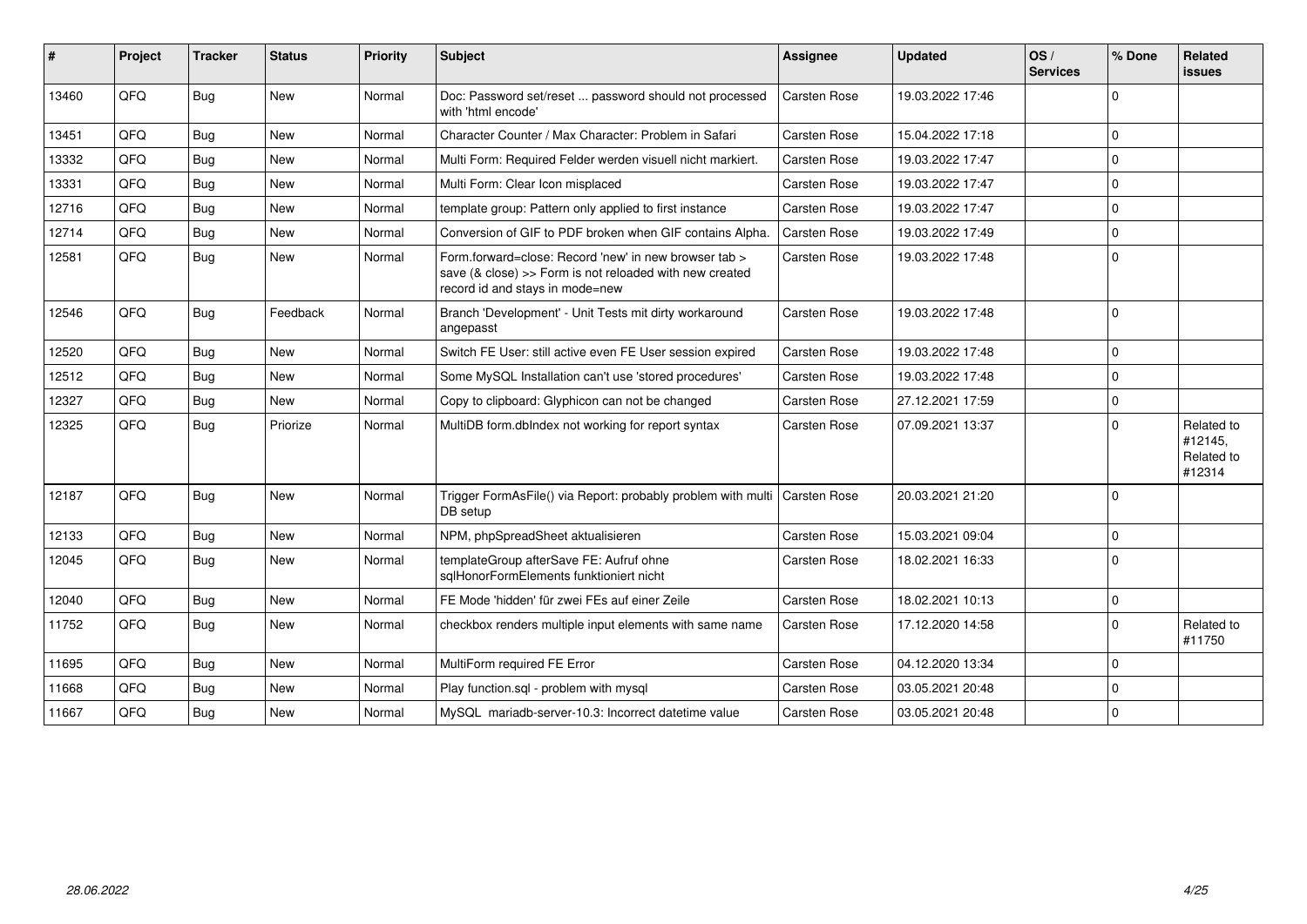| $\vert$ # | Project | <b>Tracker</b> | <b>Status</b> | <b>Priority</b> | <b>Subject</b>                                                                                           | Assignee     | <b>Updated</b>   | $\log$<br><b>Services</b> | % Done      | Related<br><b>issues</b>                                                                                                       |
|-----------|---------|----------------|---------------|-----------------|----------------------------------------------------------------------------------------------------------|--------------|------------------|---------------------------|-------------|--------------------------------------------------------------------------------------------------------------------------------|
| 11517     | QFQ     | <b>Bug</b>     | In Progress   | Normal          | extraButtonInfo Broken for multiple FormElements                                                         | Carsten Rose | 12.05.2022 13:12 |                           | $\Omega$    | Related to<br>#7890,<br>Related to<br>#3811, Has<br>duplicate<br>#10905, Has<br>duplicate<br>#10553, Has<br>duplicate<br>#6779 |
| 11239     | QFQ     | <b>Bug</b>     | New           | Normal          | Radiobutton (plain): horizontales Rendern abhängig vom<br>Datentyp in der Datenbank                      | Carsten Rose | 30.09.2020 18:37 |                           | $\Omega$    |                                                                                                                                |
| 10937     | QFQ     | <b>Bug</b>     | <b>New</b>    | Normal          | Fehler mit abhängigen Select- Feldern beim Positionieren                                                 | Carsten Rose | 12.11.2020 23:45 |                           | $\mathbf 0$ |                                                                                                                                |
| 10704     | QFQ     | <b>Bug</b>     | New           | Normal          | wkhtml problem rendering fullCalendar.js / fabric.js >><br>successor: puppeteer                          | Carsten Rose | 12.11.2020 23:45 |                           | $\Omega$    | Related to<br>#5024,<br>Related to<br>#4650,<br>Related to<br>#10715                                                           |
| 10661     | QFQ     | Bug            | In Progress   | Normal          | Typo3 Warnungen                                                                                          | Carsten Rose | 07.09.2021 13:23 |                           | $\Omega$    | Related to<br>#12440                                                                                                           |
| 10658     | QFQ     | Bug            | New           | Normal          | processReadOnly broken                                                                                   | Carsten Rose | 27.05.2020 17:55 |                           | $\Omega$    |                                                                                                                                |
| 10588     | QFQ     | <b>Bug</b>     | New           | Normal          | typeahed Tag: Doku anpassen                                                                              | Carsten Rose | 12.11.2020 23:45 |                           | $\Omega$    |                                                                                                                                |
| 10322     | QFQ     | <b>Bug</b>     | New           | Normal          | FormElement / Radio: missing column 'enum' >> FE not<br>reported                                         | Carsten Rose | 07.05.2020 09:37 |                           | $\Omega$    |                                                                                                                                |
| 10082     | QFQ     | Bug            | New           | Normal          | FE.type=SELECT - 'sanatize' Class                                                                        | Carsten Rose | 07.05.2020 09:36 |                           | $\Omega$    | Related to<br>#10081                                                                                                           |
| 9975      | QFQ     | <b>Bug</b>     | Priorize      | Normal          | Dropdown Menu: 'r:3' broken                                                                              | Carsten Rose | 01.02.2020 10:13 |                           | $\Omega$    |                                                                                                                                |
| 9958      | QFQ     | <b>Bug</b>     | Priorize      | Normal          | Broken subrecord query: no error message                                                                 | Carsten Rose | 05.02.2021 15:15 |                           | $\Omega$    |                                                                                                                                |
| 9947      | QFQ     | <b>Bug</b>     | Priorize      | Normal          | Unwanted error message if missing 'typeAheadSqlPrefetch'                                                 | Carsten Rose | 01.02.2020 10:13 |                           | $\mathbf 0$ |                                                                                                                                |
| 9862      | QFQ     | <b>Bug</b>     | Priorize      | Normal          | Failed writing to sql mail qfq.log should throw an exception                                             | Carsten Rose | 01.02.2020 10:13 |                           | $\Omega$    |                                                                                                                                |
| 9834      | QFQ     | <b>Bug</b>     | Priorize      | Normal          | Input elements with tag 'disabled' are missing on<br>form-submit: server option 'processReadOnly' broken | Carsten Rose | 07.12.2021 16:43 |                           | $\Omega$    | Related to<br>#9691,<br>Related to<br>#5305, Has<br>duplicate<br>#12331                                                        |
| 9783      | QFQ     | Bug            | New           | Normal          | Email with special characters                                                                            | Carsten Rose | 01.02.2020 23:22 |                           | $\mathbf 0$ |                                                                                                                                |
| 9773      | QFQ     | <b>Bug</b>     | New           | Normal          | form.parameter.formModeGlobal=requiredOff                                                                | Carsten Rose | 01.02.2020 15:56 |                           | $\mathbf 0$ |                                                                                                                                |
| 9691      | QFQ     | <b>Bug</b>     | In Progress   | Normal          | Checkbox: dynamic update > readonly                                                                      | Carsten Rose | 01.02.2020 23:22 |                           | 50          | Related to<br>#9834                                                                                                            |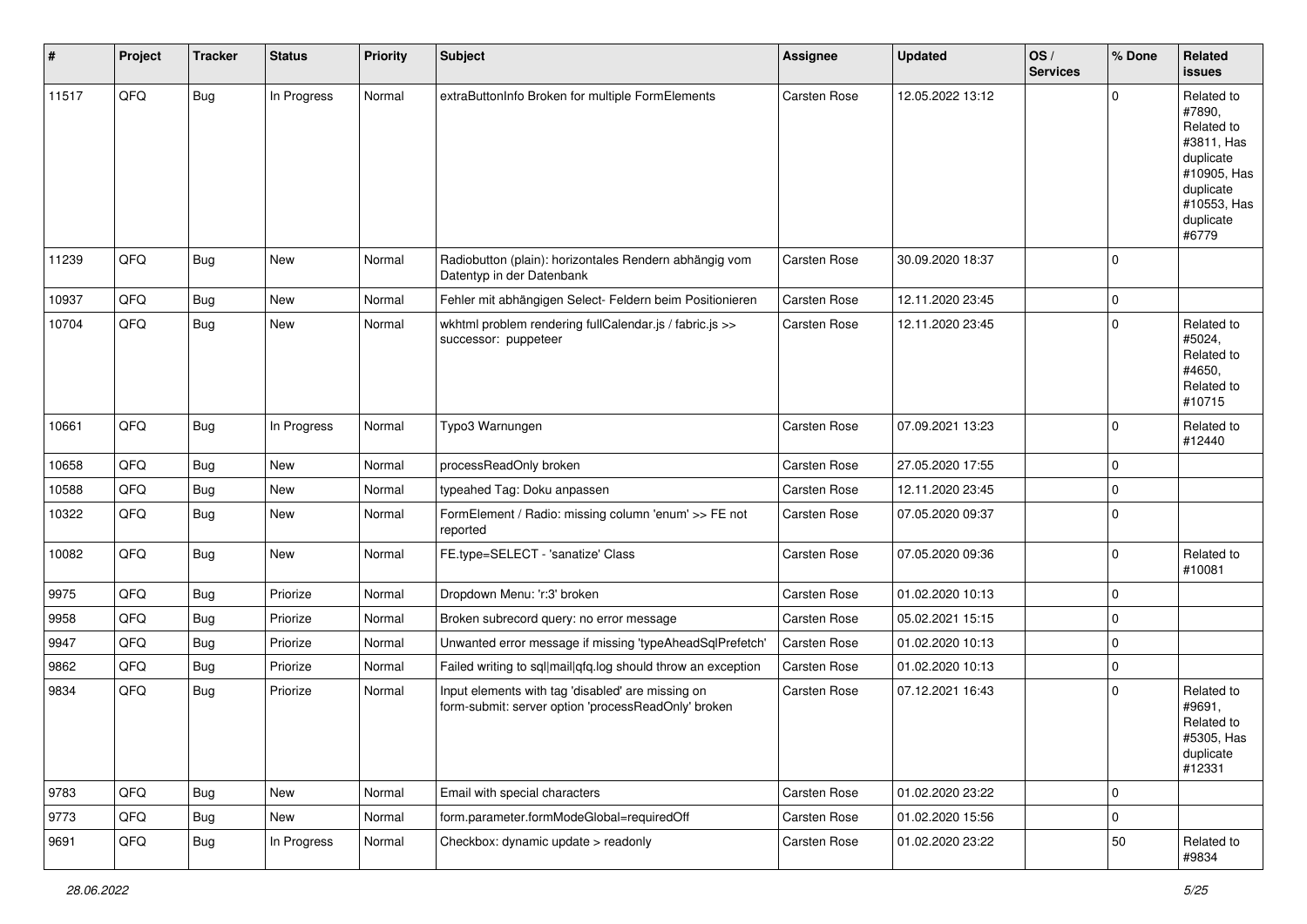| #    | Project        | <b>Tracker</b> | <b>Status</b>     | <b>Priority</b> | Subject                                                                                               | Assignee            | <b>Updated</b>   | OS/<br><b>Services</b> | % Done      | Related<br><b>issues</b> |
|------|----------------|----------------|-------------------|-----------------|-------------------------------------------------------------------------------------------------------|---------------------|------------------|------------------------|-------------|--------------------------|
| 9669 | QFQ            | <b>Bug</b>     | Some day<br>maybe | Normal          | Checkbox / Template Group: radio/checkbox visible broken<br>after 'add'                               | Carsten Rose        | 16.06.2021 13:47 |                        | $\mathbf 0$ | Related to<br>#8091      |
| 9533 | QFQ            | <b>Bug</b>     | New               | Normal          | FE.type=upload: Check in 'beforeSave' if upload is given                                              | Carsten Rose        | 01.02.2020 23:22 |                        | $\mathbf 0$ | Related to<br>#11523     |
| 9317 | QFQ            | <b>Bug</b>     | New               | Normal          | FE.type=note: with dynamic show/hidden an empty label<br>causes trouble                               | <b>Carsten Rose</b> | 01.02.2020 23:22 |                        | $\mathbf 0$ |                          |
| 9281 | QFQ            | <b>Bug</b>     | Some day<br>maybe | Normal          | Allow STRICT TRANS TABLES                                                                             | Carsten Rose        | 02.01.2021 18:43 |                        | $\mathbf 0$ |                          |
| 9275 | QFQ            | <b>Bug</b>     | New               | Normal          | autcron: t3 page, which takes to long to respond, is not<br>reported properly                         | <b>Carsten Rose</b> | 01.02.2020 23:22 |                        | 100         |                          |
| 9177 | QFQ            | <b>Bug</b>     | New               | Normal          | Bug? QFQ tries to save an action FE, which has real<br>existing column name                           | Carsten Rose        | 01.02.2020 23:22 |                        | $\mathbf 0$ |                          |
| 9127 | QFQ            | <b>Bug</b>     | New               | Normal          | Error Message: change 'roll over' color - text not readable                                           | Carsten Rose        | 01.02.2020 23:22 |                        | $\mathbf 0$ |                          |
| 9077 | QFQ            | <b>Bug</b>     | New               | Normal          | typeAheadSql: report broken SQL                                                                       | <b>Carsten Rose</b> | 01.02.2020 23:22 |                        | $\mathbf 0$ |                          |
| 9013 | QFQ            | <b>Bug</b>     | New               | Normal          | Error in Twig template not handled                                                                    | Carsten Rose        | 20.10.2021 13:43 |                        | $\mathbf 0$ |                          |
| 8106 | QFQ            | <b>Bug</b>     | Some day<br>maybe | Normal          | Dynamic Update: Feld kann nicht auf empty zurückgesetzt<br>werden                                     | Carsten Rose        | 11.12.2019 16:01 |                        | $\mathbf 0$ |                          |
| 8049 | QFQ            | <b>Bug</b>     | New               | Normal          | FE.type=note, column 'value': text moves some pixel to top<br>after save                              | Carsten Rose        | 01.02.2020 23:22 |                        | $\mathbf 0$ |                          |
| 8037 | QFQ            | Bug            | Priorize          | Normal          | FE.type=upload (advanced mode): {{slaveld:V}} missing<br>during dynamic update                        | Carsten Rose        | 01.02.2020 10:13 |                        | $\mathbf 0$ |                          |
| 7890 | QFQ            | Bug            | New               | Normal          | FormElement 'required': extraButtonInfo not aligned                                                   | Carsten Rose        | 11.06.2021 21:17 |                        | $\mathbf 0$ | Related to<br>#11517     |
| 7795 | QFQ            | <b>Bug</b>     | New               | Normal          | Readonly Form: Typeahead-Felder                                                                       | Carsten Rose        | 01.02.2020 23:22 |                        | $\mathbf 0$ |                          |
| 7685 | QFQ            | <b>Bug</b>     | New               | Normal          | Open FormElement from QFQ error message and save<br>modified record: error about missing {{formId:F}} | Carsten Rose        | 01.02.2020 23:22 |                        | $\mathbf 0$ |                          |
| 7656 | QFQ            | <b>Bug</b>     | Priorize          | Normal          | FE with required, 'pattern' and 'extraButtonLock': always<br>complain about missing value             | <b>Carsten Rose</b> | 01.02.2020 10:13 |                        | $\mathbf 0$ |                          |
| 7616 | QFQ            | <b>Bug</b>     | Priorize          | Normal          | Selectlist with Enum & Dynamic Update                                                                 | Carsten Rose        | 01.02.2020 10:13 |                        | $\mathbf 0$ |                          |
| 7574 | QFQ            | Bug            | New               | Normal          | Substitute error: form element not reported / dont parse<br>Form.note                                 | <b>Carsten Rose</b> | 01.02.2020 23:21 |                        | $\mathbf 0$ |                          |
| 7547 | $\mathsf{QFQ}$ | Bug            | New               | Normal          | Error Message in afterSave: wrong parameter column<br>reported                                        | Carsten Rose        | 01.02.2020 23:22 |                        | $\mathbf 0$ |                          |
| 7524 | QFQ            | <b>Bug</b>     | New               | Normal          | QFQ throws a 'General Error' if 'fileadmin/protected/log/' is<br>not writeable                        | Carsten Rose        | 01.02.2020 23:22 |                        | $\mathbf 0$ |                          |
| 7513 | QFQ            | <b>Bug</b>     | New               | Normal          | Radios not correct aligned                                                                            | Carsten Rose        | 01.02.2020 23:22 |                        | $\mathbf 0$ |                          |
| 7512 | QFQ            | <b>Bug</b>     | New               | Normal          | FE: inputType=number >> 'pattern' is not respected                                                    | Carsten Rose        | 01.02.2020 23:22 |                        | $\mathbf 0$ |                          |
| 7261 | QFQ            | Bug            | New               | Normal          | Report pathFilename for user without path, only the filename                                          | Carsten Rose        | 01.02.2020 23:21 |                        | $\mathbf 0$ |                          |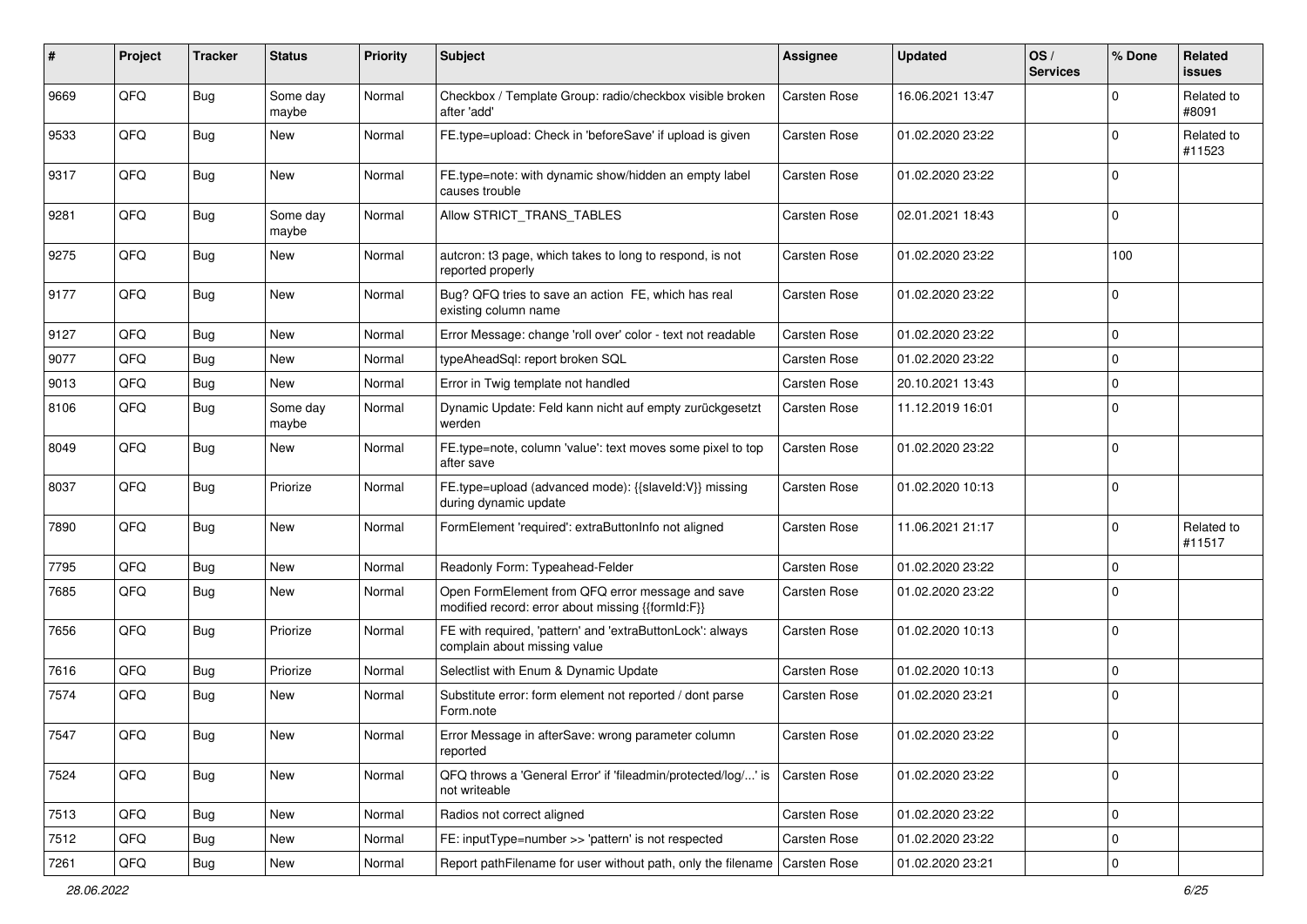| #    | Project | <b>Tracker</b> | <b>Status</b>     | <b>Priority</b> | <b>Subject</b>                                                                                                       | <b>Assignee</b> | <b>Updated</b>   | OS/<br><b>Services</b> | % Done      | Related<br><b>issues</b>                       |
|------|---------|----------------|-------------------|-----------------|----------------------------------------------------------------------------------------------------------------------|-----------------|------------------|------------------------|-------------|------------------------------------------------|
| 7219 | QFQ     | Bug            | New               | Normal          | typeSheadSql / typeAheadSqlPrefetch: change to curly<br>braces                                                       | Carsten Rose    | 01.02.2020 23:21 |                        | $\Omega$    |                                                |
| 7014 | QFQ     | Bug            | New               | Normal          | Sending invalid emails succeeds when<br>debug.redirectAllMailTo is set                                               | Carsten Rose    | 01.02.2020 23:21 |                        | $\mathbf 0$ |                                                |
| 7002 | QFQ     | <b>Bug</b>     | New               | Normal          | Dynamic Update: row does not disappear / appear                                                                      | Carsten Rose    | 01.02.2020 23:22 |                        | $\Omega$    |                                                |
| 6912 | QFQ     | <b>Bug</b>     | New               | Normal          | error Message Var 'deadline' already set in SIP - in Form<br>with FE.value={{deadline:R:::{{deadlinePeriod:Y}}}}     | Carsten Rose    | 01.02.2020 23:21 |                        | $\Omega$    |                                                |
| 6677 | QFQ     | <b>Bug</b>     | New               | Normal          | Error message FE Action Element: no/wrong FE reference<br>who cause the problem.                                     | Carsten Rose    | 01.02.2020 23:21 |                        | $\Omega$    |                                                |
| 6574 | QFQ     | <b>Bug</b>     | Priorize          | Normal          | qfq.log: Fehlermeldung wurde angezeigt, aber nicht geloggt                                                           | Carsten Rose    | 01.02.2020 10:13 |                        | $\mathbf 0$ |                                                |
| 6483 | QFQ     | <b>Bug</b>     | New               | Normal          | R Store funktioniert nicht bei 'Report Notation' im FE                                                               | Carsten Rose    | 01.02.2020 23:21 |                        | $\Omega$    |                                                |
| 6462 | QFQ     | <b>Bug</b>     | New               | Normal          | File Upload: Nutzlose Fehlermeldung wenn Datei zu gross                                                              | Carsten Rose    | 01.02.2020 23:21 |                        | $\mathbf 0$ | Related to<br>#6139                            |
| 5991 | QFQ     | Bug            | Some day<br>maybe | Normal          | URLs with ' ' or long parameter are problematic                                                                      | Carsten Rose    | 01.02.2020 23:19 |                        | $\Omega$    |                                                |
| 5768 | QFQ     | <b>Bug</b>     | Some day<br>maybe | Normal          | {{pageLanguage:T}}' missing if QFQ is called via api                                                                 | Carsten Rose    | 01.02.2020 23:19 |                        | $\mathbf 0$ |                                                |
| 5706 | QFQ     | <b>Bug</b>     | Some day<br>maybe | Normal          | upload: fileDestination needs to be sanatized                                                                        | Carsten Rose    | 01.02.2020 23:19 |                        | $\mathbf 0$ |                                                |
| 5576 | QFQ     | <b>Bug</b>     | <b>New</b>        | Normal          | Using MySQL 'DROP' requires privilege - wich is not really<br>necessary.                                             | Carsten Rose    | 01.02.2020 23:21 |                        | $\mathbf 0$ |                                                |
| 5559 | QFQ     | <b>Bug</b>     | New               | Normal          | FE.type = Upload: 'accept' might contain variables                                                                   | Carsten Rose    | 11.05.2020 21:23 |                        | $\Omega$    |                                                |
| 5557 | QFQ     | <b>Bug</b>     | Some day<br>maybe | Normal          | Form load: STORE_RECORD filled, but should be empty                                                                  | Carsten Rose    | 01.02.2020 23:19 |                        | $\Omega$    |                                                |
| 5305 | QFQ     | Bug            | New               | Normal          | Upload FormElement: nicht disabled by readonly Form                                                                  | Carsten Rose    | 16.06.2021 13:43 |                        | $\Omega$    | Related to<br>#9347,<br>Related to<br>#9834    |
| 5021 | QFQ     | <b>Bug</b>     | Some day<br>maybe | Normal          | FE.typ=extra - during save displays error 'datum2' already<br>filled in STORE_SIP - the value is stored nevertheless | Carsten Rose    | 01.02.2020 23:19 |                        | $\Omega$    | Related to<br>#3875                            |
| 4771 | QFQ     | <b>Bug</b>     | Some day<br>maybe | Normal          | qfq: select-down-values empty after save (edit-form for<br>program administrators)                                   | Carsten Rose    | 01.02.2020 23:20 |                        | $\Omega$    | Related to<br>#4549, Has<br>duplicate<br>#4282 |
| 4756 | QFQ     | <b>Bug</b>     | New               | Normal          | Form dirty even nothing changes                                                                                      | Carsten Rose    | 11.12.2019 16:16 |                        | $\mathbf 0$ |                                                |
| 4659 | QFQ     | Bug            | Some day<br>maybe | Normal          | infoButtonExtra                                                                                                      | Carsten Rose    | 01.02.2020 23:20 |                        | $\mathbf 0$ |                                                |
| 4651 | QFQ     | Bug            | Some day<br>maybe | Normal          | 'Loading document" Modal wird angezeigt bei uzhcd type=2<br>Ansicht                                                  | Carsten Rose    | 01.02.2020 23:20 |                        | $\mathbf 0$ |                                                |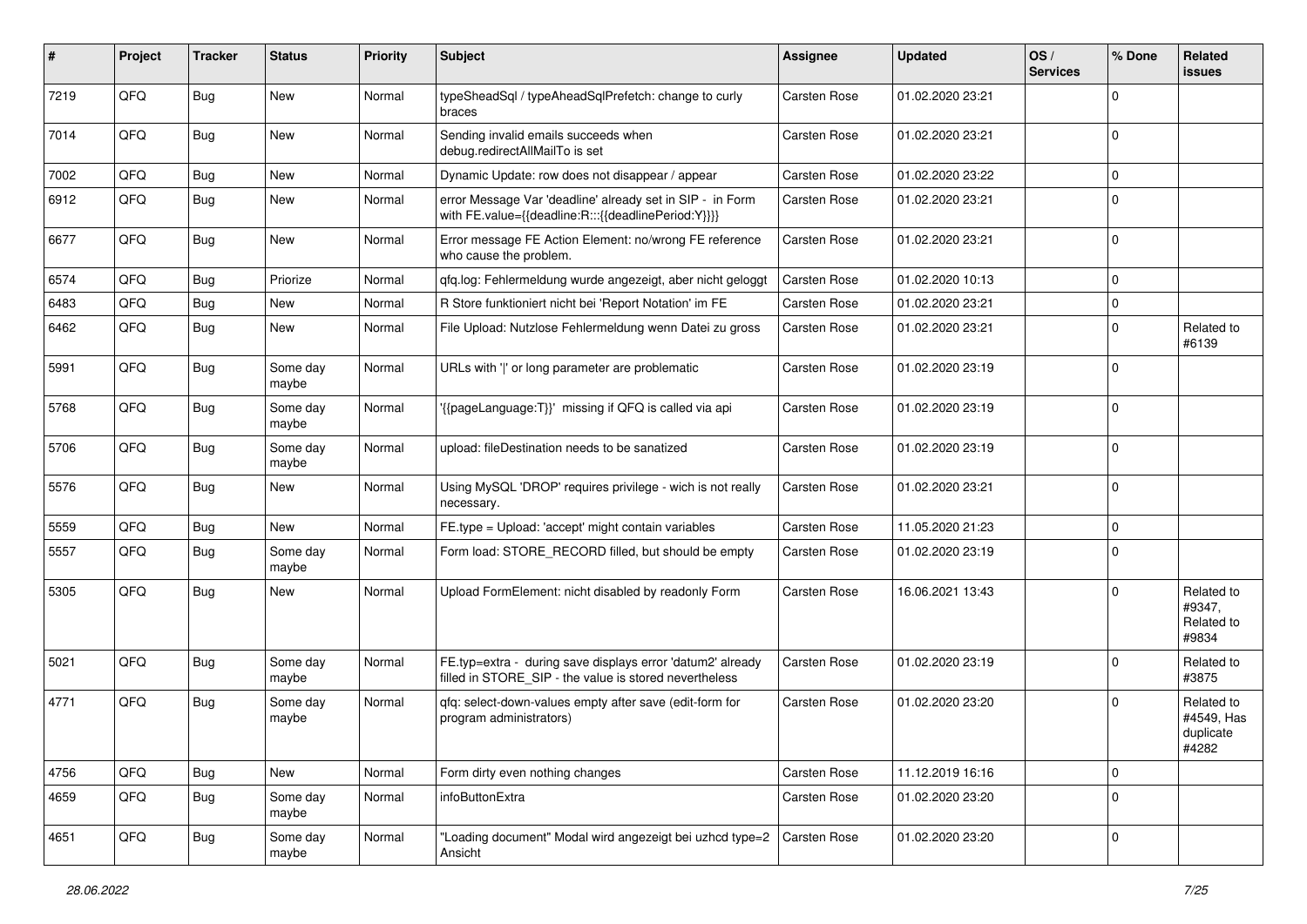| #     | Project | <b>Tracker</b> | <b>Status</b>     | <b>Priority</b> | <b>Subject</b>                                                                                                                      | <b>Assignee</b>     | <b>Updated</b>   | OS/<br><b>Services</b> | % Done      | Related<br><b>issues</b>                    |
|-------|---------|----------------|-------------------|-----------------|-------------------------------------------------------------------------------------------------------------------------------------|---------------------|------------------|------------------------|-------------|---------------------------------------------|
| 4583  | QFQ     | Bug            | Some day<br>maybe | Normal          | Dynamic Update bei TypeAhead Feldern                                                                                                | Carsten Rose        | 01.02.2020 23:19 |                        | $\Omega$    |                                             |
| 4549  | QFQ     | <b>Bug</b>     | Some day<br>maybe | Normal          | TemplateGroups: FE.type SELECT loose selected value<br>after save                                                                   | Carsten Rose        | 01.02.2020 23:20 |                        | $\Omega$    | Related to<br>#4548.<br>Related to<br>#4771 |
| 4528  | QFQ     | Bug            | Some day<br>maybe | Normal          | extraButtonLock mit SQLAhead Bug                                                                                                    | Carsten Rose        | 01.02.2020 23:19 |                        | $\Omega$    |                                             |
| 4328  | QFQ     | <b>Bug</b>     | Some day<br>maybe | Normal          | Error Message: Show FE name/number on problems in FE                                                                                | Carsten Rose        | 01.02.2020 23:20 |                        | $\Omega$    |                                             |
| 4293  | QFQ     | Bug            | Some day<br>maybe | Normal          | Download broken if token 'd:' is missing - but no error<br>message                                                                  | Carsten Rose        | 11.12.2019 16:03 |                        | $\Omega$    | Related to<br>#7514                         |
| 4092  | QFQ     | <b>Bug</b>     | Some day<br>maybe | Normal          | 1) Logging verbessern wann welches FE warum<br>ausgefuehrt wird, 2) Documentation: Best Practice Template<br>Group                  | Carsten Rose        | 01.02.2020 23:19 |                        | $\Omega$    | Related to<br>#3504                         |
| 4008  | QFQ     | Bug            | Some day<br>maybe | Normal          | FormElemen.type=sendmail: wrong 'TO' if 'real<br>name <rea@mail.to>' is used</rea@mail.to>                                          | Carsten Rose        | 11.12.2019 16:03 |                        | $\Omega$    |                                             |
| 3895  | QFQ     | Bug            | Some day<br>maybe | Normal          | typeahead pedantic: on lehrkredit Idap webpass - if only one   Carsten Rose<br>person is in dropdown, such person can't be selected |                     | 11.12.2019 16:03 |                        | $\Omega$    |                                             |
| 3882  | QFQ     | Bug            | Some day<br>maybe | Normal          | templateGroup: disable 'add' if limit is reached - funktioniert<br>nicht wenn bereits records existierten                           | Carsten Rose        | 11.12.2019 16:03 |                        | $\Omega$    |                                             |
| 3811  | QFQ     | <b>Bug</b>     | Some day<br>maybe | Normal          | Dynamic Update: extraButtonInfo - Text aktualisieren                                                                                | Carsten Rose        | 11.12.2019 16:03 |                        | $\Omega$    | Related to<br>#11517                        |
| 3782  | QFQ     | Bug            | Priorize          | Normal          | Bei fehlerhafter Eingabe (z.B. Datum) sollte das erwartete<br>Format angezeigt werden                                               | Carsten Rose        | 01.02.2020 10:13 |                        | $\Omega$    |                                             |
| 3750  | QFQ     | <b>Bug</b>     | Some day<br>maybe | Normal          | FE in a row: if one violates check, all are red                                                                                     | Carsten Rose        | 11.12.2019 16:03 |                        | $\mathbf 0$ |                                             |
| 3682  | QFQ     | <b>Bug</b>     | Some day<br>maybe | Normal          | Dynamic update: Radio buttons                                                                                                       | Carsten Rose        | 11.12.2019 16:02 |                        | $\Omega$    |                                             |
| 3588  | QFQ     | Bug            | Some day<br>maybe | Normal          | templateGroup: versteckte Elemente werden weiterhin<br>gespeichert.                                                                 | Carsten Rose        | 11.12.2019 16:02 |                        | $\Omega$    |                                             |
| 3547  | QFQ     | <b>Bug</b>     | <b>New</b>        | Normal          | FE of type 'note' causes writing of empty fields.                                                                                   | Carsten Rose        | 01.02.2020 23:21 |                        | $\mathbf 0$ |                                             |
| 3349  | QFQ     | Bug            | Some day<br>maybe | Normal          | config.qfq.ini: a) vertraegt keine '=' im Value (z.B. Passwort),<br>b) Values sollten in ticks einschliessbar sein (spaces, )       | <b>Carsten Rose</b> | 11.12.2019 16:02 |                        | $\Omega$    |                                             |
| 3130  | QFQ     | <b>Bug</b>     | Some day<br>maybe | Normal          | Debug Info's nicht korrekt nach 'New > Save'.                                                                                       | Carsten Rose        | 11.12.2019 16:03 |                        | $\Omega$    | Related to<br>#3253                         |
| 2643  | QFQ     | <b>Bug</b>     | Some day<br>maybe | Normal          | Zend / PHP Webinars anschauen                                                                                                       | Carsten Rose        | 01.02.2020 15:56 |                        | $\Omega$    |                                             |
| 13647 | QFQ     | Bug            | <b>New</b>        | Normal          | Autofocus funktioniert nicht auf Chrome                                                                                             | Benjamin Baer       | 19.03.2022 17:44 |                        | $\Omega$    |                                             |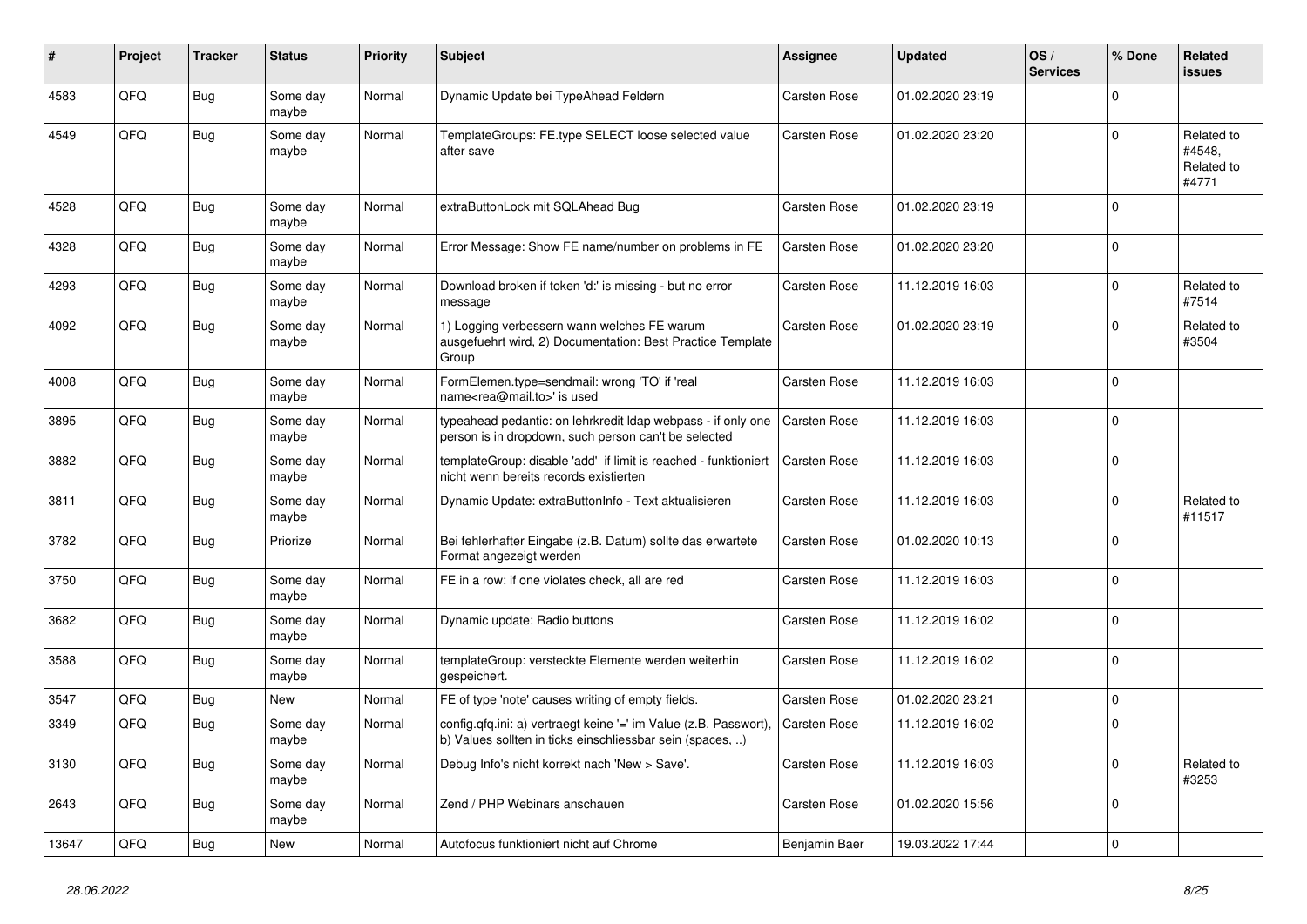| #     | Project | <b>Tracker</b> | <b>Status</b>     | <b>Priority</b> | <b>Subject</b>                                                                                                                                           | <b>Assignee</b> | <b>Updated</b>   | OS/<br><b>Services</b> | % Done      | Related<br><b>issues</b> |
|-------|---------|----------------|-------------------|-----------------|----------------------------------------------------------------------------------------------------------------------------------------------------------|-----------------|------------------|------------------------|-------------|--------------------------|
| 13528 | QFQ     | <b>Bug</b>     | <b>New</b>        | Normal          | gfg.io > releases: es wird kein neues Release angelegt                                                                                                   | Benjamin Baer   | 19.03.2022 17:46 |                        | $\Omega$    |                          |
| 9898  | QFQ     | <b>Bug</b>     | Feedback          | Normal          | Formular trotz Timeout gespeichert                                                                                                                       | Benjamin Baer   | 01.02.2020 15:56 |                        | $\Omega$    |                          |
| 9535  | QFQ     | <b>Bug</b>     | Feedback          | Normal          | Report:  AS '_vertical' - column to wide - vertical >> rot45,<br>rot <sub>90</sub>                                                                       | Benjamin Baer   | 01.02.2020 15:56 |                        | $\mathbf 0$ |                          |
| 6566  | QFQ     | <b>Bug</b>     | Priorize          | Normal          | Link Function 'delete': provided parameter missing on page<br>reload                                                                                     | Benjamin Baer   | 03.01.2022 08:08 |                        | $\Omega$    |                          |
| 6140  | QFQ     | <b>Bug</b>     | Priorize          | Normal          | QFQ DnD Sort: Locked fields                                                                                                                              | Benjamin Baer   | 21.03.2022 09:56 |                        | $\Omega$    |                          |
| 4457  | QFQ     | <b>Bug</b>     | Priorize          | Normal          | typeahead: pressing return to select an item, saves the form<br>and closes the form.                                                                     | Benjamin Baer   | 03.01.2022 08:01 |                        | $\Omega$    | Related to<br>#4398      |
| 4454  | QFQ     | <b>Bug</b>     | Some day<br>maybe | Normal          | Required Elements: multiple elements in a row - whole row<br>marked if only one input is empty.                                                          | Benjamin Baer   | 01.02.2020 23:20 |                        | $\mathbf 0$ |                          |
| 4398  | QFQ     | <b>Bug</b>     | Some day<br>maybe | Normal          | Typeahead: mouse click in a prefilled input opens a single<br>item dropdown with the current value - click on it seems to<br>set the value, not the key. | Benjamin Baer   | 01.02.2020 23:20 |                        | $\mathbf 0$ | Related to<br>#4457      |
| 2665  | QFQ     | <b>Bug</b>     | Priorize          | Normal          | Dynamic Update funktioniert nicht, wenn beim<br>entsprechenden FormElement eine size angegeben ist.                                                      | Benjamin Baer   | 03.01.2022 08:12 |                        | 30          |                          |
| 2063  | QFQ     | Bug            | Some day<br>maybe | Normal          | Pills auf 'inaktiv' setzen falls keine Element auf dem Pill<br>sichtbar sind.                                                                            | Benjamin Baer   | 11.12.2019 16:03 |                        | $\mathbf 0$ | Related to<br>#3752      |
| 11715 | QFQ     | <b>Bug</b>     | New               | Normal          | acceptZeroAsRequired and requiredOffButMark do not<br>coincide                                                                                           |                 | 08.12.2020 12:13 |                        | $\Omega$    |                          |
| 11522 | QFQ     | <b>Bug</b>     | <b>New</b>        | Normal          | Aus/Einblenden von Reitern                                                                                                                               |                 | 13.11.2020 14:58 |                        | $\mathbf 0$ |                          |
| 10890 | QFQ     | <b>Bug</b>     | New               | Normal          | AutoCron hangs                                                                                                                                           |                 | 20.07.2020 13:56 |                        | $\Omega$    |                          |
| 10759 | QFQ     | <b>Bug</b>     | <b>New</b>        | Normal          | emptyMeansNull - Feld falsch aktualisiert                                                                                                                |                 | 12.11.2020 23:45 |                        | $\Omega$    |                          |
| 10324 | QFQ     | <b>Bug</b>     | New               | Normal          | Excel Export mit Template funktioniert nur, wenn Template<br>vor uid kommt                                                                               |                 | 30.03.2020 11:20 |                        | $\mathbf 0$ | Related to<br>#10257     |
| 9855  | QFQ     | <b>Bug</b>     | <b>New</b>        | Normal          | <b>Required Check</b>                                                                                                                                    |                 | 01.02.2020 15:56 |                        | $\Omega$    |                          |
| 9126  | QFQ     | <b>Bug</b>     | Some day<br>maybe | Normal          | hidden Form elements are present in page source                                                                                                          |                 | 02.01.2021 18:41 |                        | $\Omega$    |                          |
| 9024  | QFQ     | <b>Bug</b>     | Some day<br>maybe | Normal          | QFQ Einarbeitung                                                                                                                                         |                 | 01.02.2020 15:56 |                        | $\Omega$    |                          |
| 9020  | QFQ     | Bug            | Some day<br>maybe | Normal          | radio mit buttonClass und dynamicUpdate lassen sich nicht<br>kombinieren                                                                                 |                 | 11.12.2019 16:01 |                        | $\mathbf 0$ |                          |
| 7402  | QFQ     | Bug            | Some day<br>maybe | Normal          | thumbnail cache: outdated picture when permission denied<br>and permission resolved.                                                                     |                 | 01.02.2020 23:20 |                        | $\mathbf 0$ |                          |
| 7281  | QFQ     | Bug            | Some day<br>maybe | Normal          | Subrecords: on large screen separator line too short                                                                                                     |                 | 01.02.2020 23:19 |                        | $\mathbf 0$ |                          |
| 7101  | QFQ     | <b>Bug</b>     | Some day<br>maybe | Normal          | 'form' in SIP and 'report' - breaks                                                                                                                      |                 | 01.02.2020 23:20 |                        | $\mathbf 0$ |                          |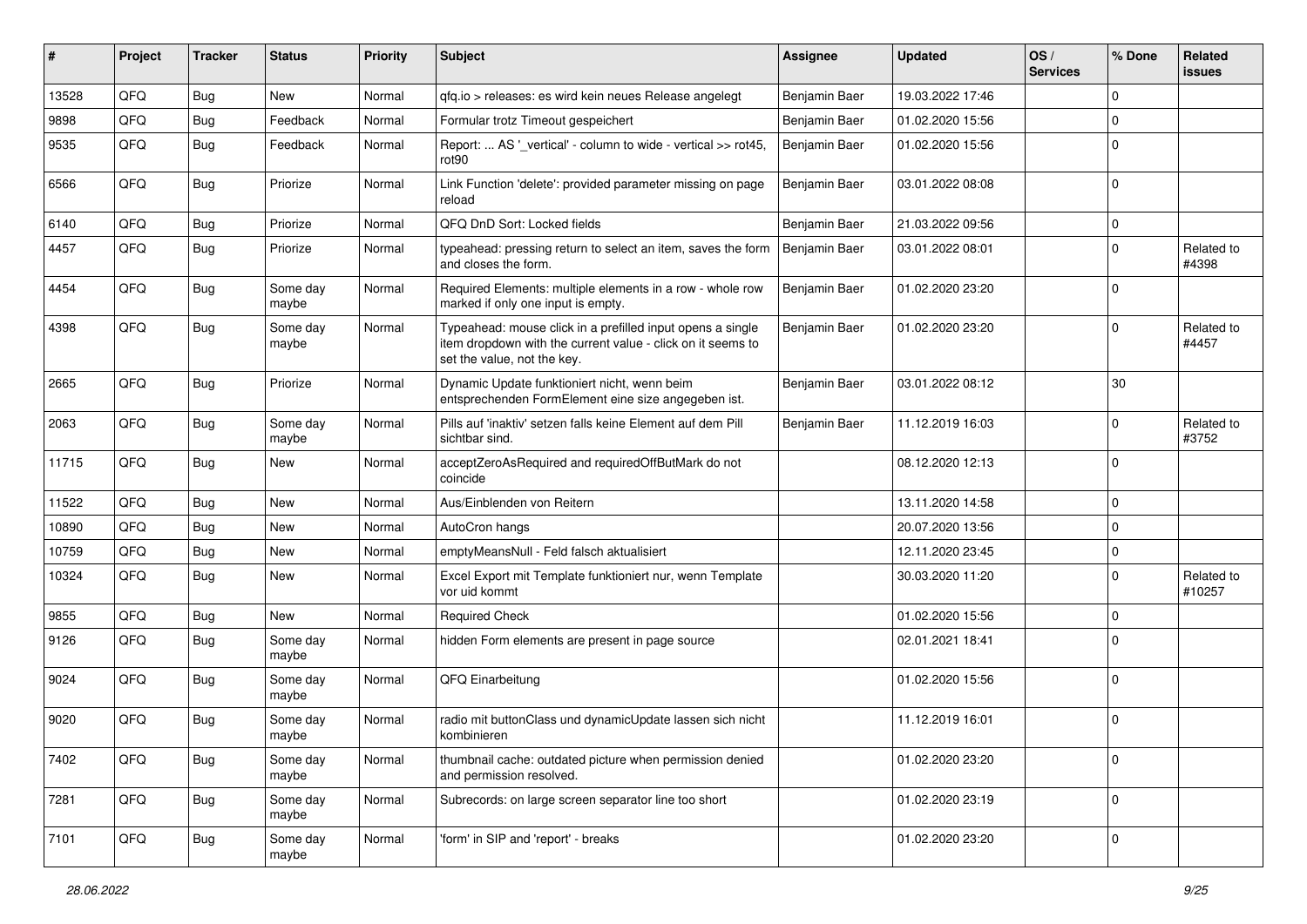| #     | Project | <b>Tracker</b> | <b>Status</b>     | <b>Priority</b> | <b>Subject</b>                                                                                                                        | Assignee            | <b>Updated</b>   | OS/<br><b>Services</b> | % Done      | Related<br>issues                                                      |
|-------|---------|----------------|-------------------|-----------------|---------------------------------------------------------------------------------------------------------------------------------------|---------------------|------------------|------------------------|-------------|------------------------------------------------------------------------|
| 5877  | QFQ     | Bug            | Some day<br>maybe | Normal          | FE.type=note:bsColumn strange behaviour                                                                                               |                     | 01.02.2020 23:19 |                        | $\Omega$    |                                                                        |
| 4546  | QFQ     | <b>Bug</b>     | Some day<br>maybe | Normal          | NH: SIP storage is destroyed                                                                                                          |                     | 01.02.2020 23:20 |                        | $\Omega$    |                                                                        |
| 4441  | QFQ     | <b>Bug</b>     | Some day<br>maybe | Normal          | \$_SERVER Vars sollten nur aus dem Store genommen<br>werden - Code entsprechend anpassen.                                             |                     | 11.12.2019 16:02 |                        | $\Omega$    |                                                                        |
| 4138  | QFQ     | <b>Bug</b>     | Some day<br>maybe | Normal          | style fehlt                                                                                                                           |                     | 11.12.2019 16:03 |                        | $\Omega$    |                                                                        |
| 4122  | QFQ     | <b>Bug</b>     | Some day<br>maybe | Normal          | file: Render Mode hat keinen Effekt                                                                                                   |                     | 11.12.2019 16:03 |                        | $\Omega$    |                                                                        |
| 7456  | QFQ     | Bug            | Some day<br>maybe | Low             | Todos in Code: solve or make ticket                                                                                                   | Carsten Rose        | 16.09.2021 15:10 |                        | $\Omega$    |                                                                        |
| 11195 | QFQ     | <b>Bug</b>     | New               | Low             | Dynamic Update: Note not updated if new text is empty<br>(v20.4)                                                                      |                     | 25.09.2020 11:14 |                        | $\Omega$    |                                                                        |
| 11850 | QFQ     | Feature        | New               | Urgent          | Wizard Form: basierend auf einer Tabelle eine Form<br>anlegen.                                                                        |                     | 03.05.2021 21:12 |                        | $\Omega$    | Blocked by<br>#8082                                                    |
| 880   | QFQ     | Feature        | Some day<br>maybe | Urgent          | Security: PHP, SQL Injection, XSS                                                                                                     |                     | 03.05.2021 21:14 |                        | $\mathbf 0$ | Related to<br>#14320                                                   |
| 13757 | QFQ     | Feature        | New               | High            | QR / Bar-Code Plugin                                                                                                                  | Enis Nuredini       | 19.03.2022 17:43 |                        | $\Omega$    |                                                                        |
| 9052  | QFQ     | Feature        | Feedback          | High            | Report: CodeMirror with SQL Syntax Highlight in FE                                                                                    | Enis Nuredini       | 08.06.2022 10:25 |                        | $\Omega$    |                                                                        |
| 14187 | QFQ     | Feature        | New               | High            | qfq.log: show current URL                                                                                                             | Carsten Rose        | 28.05.2022 11:02 |                        | $\Omega$    | Related to<br>#13933,<br>Related to<br>#12532,<br>Related to<br>#11893 |
| 12544 | QFQ     | Feature        | New               | High            | a) ' AS _link' new also as ' AS _format', b) sortierung via<br>'display: none;', c) '_format' benoeitgt nicht zwingend<br>u/U/p/m/z/d | Carsten Rose        | 14.12.2021 16:03 |                        | $\Omega$    |                                                                        |
| 12532 | QFQ     | Feature        | New               | High            | SIP-Parameter bei Seitenaufruf in Browser-Console<br>anzeigen                                                                         | Carsten Rose        | 07.12.2021 17:19 |                        | $\Omega$    | Related to<br>#11893,<br>Related to<br>#14187                          |
| 12186 | QFQ     | Feature        | New               | High            | TinyMCE Config für Objekte                                                                                                            | <b>Carsten Rose</b> | 07.12.2021 17:19 |                        | $\Omega$    | <b>Blocks</b><br>#12632                                                |
| 11893 | QFQ     | Feature        | New               | High            | Broken SIP: a) only report one time, b) only report in main<br>column                                                                 | Carsten Rose        | 12.05.2021 12:13 |                        | $\Omega$    | Related to<br>#12532,<br>Related to<br>#14187                          |
| 9517  | QFQ     | Feature        | In Progress       | High            | Input multiple tags with typeahead                                                                                                    | Carsten Rose        | 03.05.2021 21:14 |                        | 40          | Related to<br>#10150                                                   |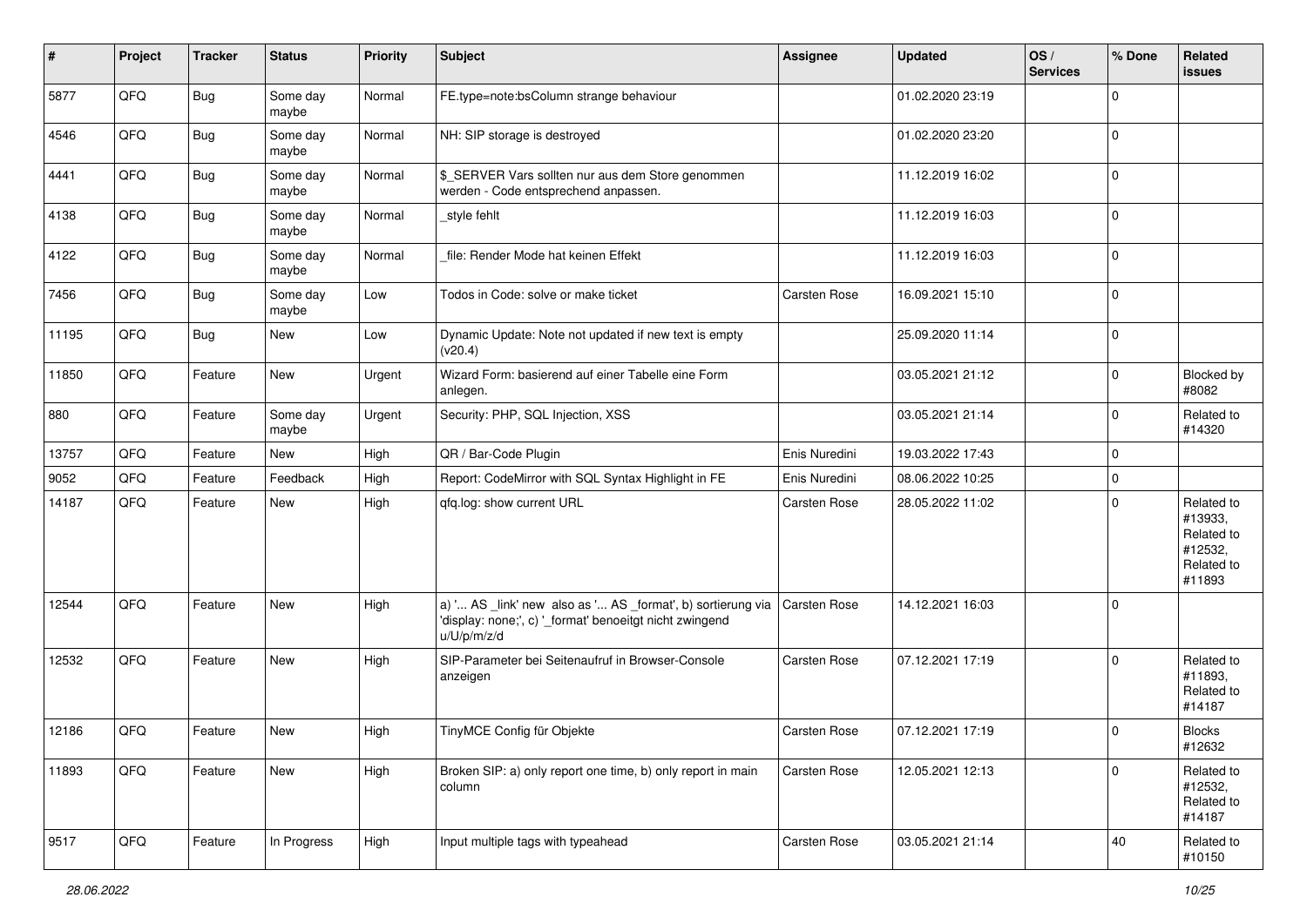| #     | Project | <b>Tracker</b> | <b>Status</b>     | <b>Priority</b> | <b>Subject</b>                                                                               | <b>Assignee</b>        | <b>Updated</b>   | OS/<br><b>Services</b> | % Done      | <b>Related</b><br><b>issues</b>                 |
|-------|---------|----------------|-------------------|-----------------|----------------------------------------------------------------------------------------------|------------------------|------------------|------------------------|-------------|-------------------------------------------------|
| 8962  | QFQ     | Feature        | <b>New</b>        | High            | allow for form fields with identical names                                                   | Carsten Rose           | 03.05.2021 21:14 |                        | $\Omega$    |                                                 |
| 8204  | QFQ     | Feature        | Priorize          | High            | Position 'required mark'                                                                     | Carsten Rose           | 16.06.2021 13:44 |                        | $\Omega$    |                                                 |
| 8082  | QFQ     | Feature        | Priorize          | High            | Contact form without saving record                                                           | <b>Carsten Rose</b>    | 07.12.2021 15:20 |                        | $\Omega$    | Related to<br>#8587,<br><b>Blocks</b><br>#11850 |
| 7850  | QFQ     | Feature        | <b>New</b>        | High            | Upload records: non 'pathFileName' column                                                    | Carsten Rose           | 03.05.2021 21:14 |                        | $\Omega$    |                                                 |
| 5715  | QFQ     | Feature        | New               | High            | PDF Caching                                                                                  | Carsten Rose           | 03.05.2021 21:14 |                        | $\Omega$    | Related to<br>#5851,<br>Related to<br>#6357     |
| 4258  | QFQ     | Feature        | Some day<br>maybe | High            | System Defaults: Forms                                                                       | <b>Carsten Rose</b>    | 03.05.2021 21:14 |                        | $\mathbf 0$ |                                                 |
| 3990  | QFQ     | Feature        | Some day<br>maybe | High            | custom class definition: add space automatically                                             | Carsten Rose           | 03.05.2021 21:14 |                        | $\Omega$    |                                                 |
| 3967  | QFQ     | Feature        | Some day<br>maybe | High            | Report: Checkbox, Radio, Dropdown, Input welches ohne<br>Submit funktioniert - 'Inline-Form' | Carsten Rose           | 03.05.2021 21:14 |                        | $\mathbf 0$ |                                                 |
| 3848  | QFQ     | Feature        | Some day<br>maybe | High            | Antivirus check fuer Upload files in qfq?                                                    | Carsten Rose           | 03.05.2021 21:14 |                        | $\Omega$    | Related to<br>#4131                             |
| 3727  | QFQ     | Feature        | New               | High            | Security: Session Hijacking erschweren                                                       | Carsten Rose           | 03.05.2021 21:14 |                        | $\Omega$    |                                                 |
| 9548  | QFQ     | Feature        | Feedback          | High            | FormElement: Pattern mismatch - optional report only on<br>focus lost                        | Benjamin Baer          | 03.05.2021 21:14 |                        | $\mathbf 0$ |                                                 |
| 7602  | QFQ     | Feature        | ToDo              | High            | Multi Select: with checkboxes                                                                | Benjamin Baer          | 22.03.2022 09:07 |                        | $\mathbf 0$ |                                                 |
| 10114 | QFQ     | Feature        | New               | High            | Symbol (Link): 'G:' (Glyphicon) replaced by 'i:' (icon)                                      |                        | 07.12.2021 17:19 |                        | $\Omega$    | Related to<br>#3797,<br>Related to<br>#4194     |
| 13609 | QFQ     | Feature        | New               | Normal          | QFQ Introduction: Seite aufloesen                                                            | Philipp<br>Gröbelbauer | 28.05.2022 11:02 |                        | $\Omega$    |                                                 |
| 10124 | QFQ     | Feature        | Feedback          | Normal          | qfq AAI-Login                                                                                | Karin Niffeler         | 07.05.2020 09:36 |                        | $\Omega$    |                                                 |
| 14376 | QFQ     | Feature        | New               | Normal          | QFQ Bootstrap: if missing, create stored procedures                                          | Enis Nuredini          | 19.06.2022 16:37 |                        | $\Omega$    |                                                 |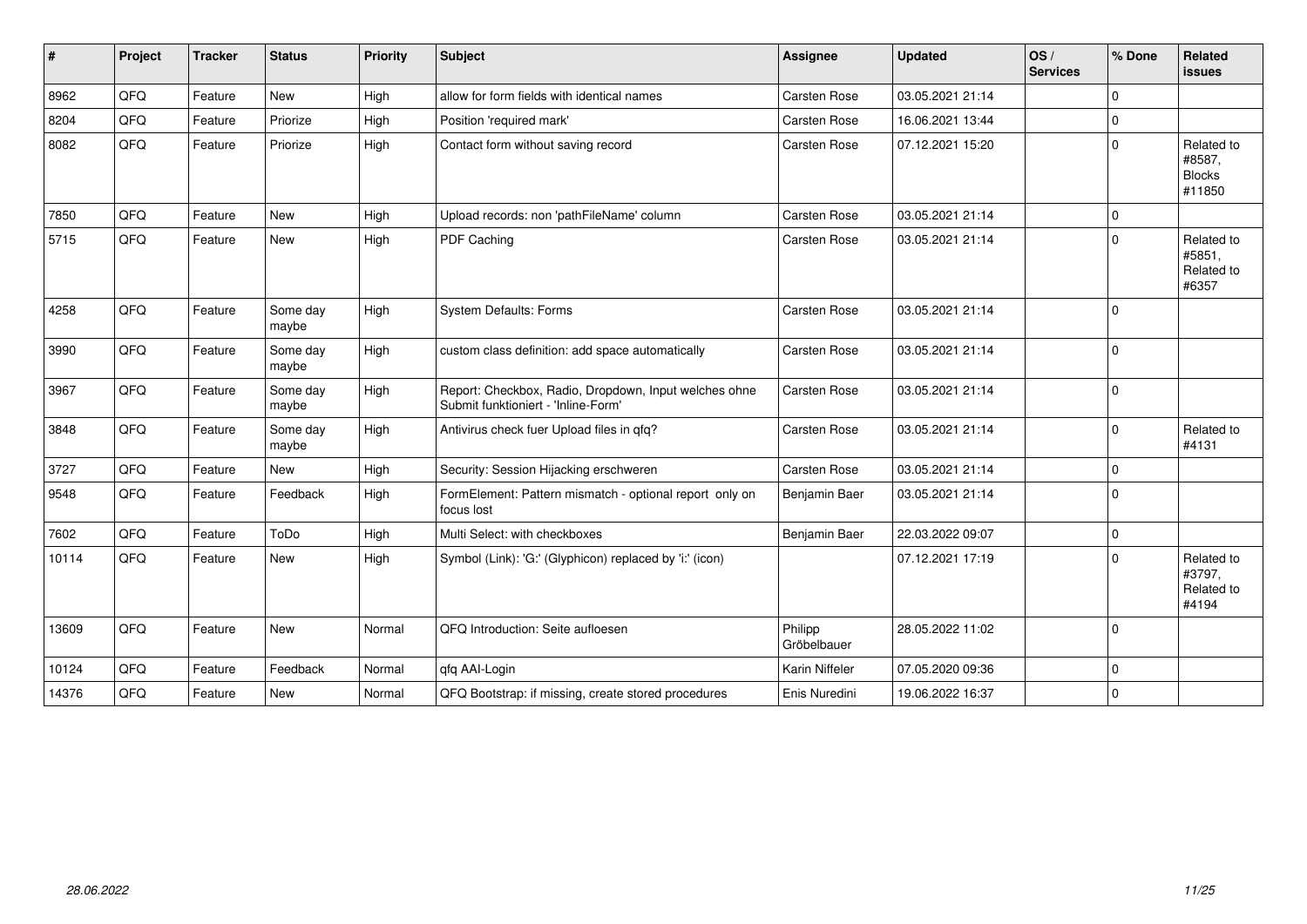| #     | Project | <b>Tracker</b> | <b>Status</b>     | <b>Priority</b> | <b>Subject</b>                                                                        | Assignee      | <b>Updated</b>   | OS/<br><b>Services</b> | % Done      | <b>Related</b><br>issues                                                                                                                                              |
|-------|---------|----------------|-------------------|-----------------|---------------------------------------------------------------------------------------|---------------|------------------|------------------------|-------------|-----------------------------------------------------------------------------------------------------------------------------------------------------------------------|
| 14320 | QFQ     | Feature        | ToDo              | Normal          | Allow specific HTML Tags and Attributes: general, TinyMCE                             | Enis Nuredini | 17.06.2022 10:44 |                        | $\mathbf 0$ | Related to<br>#12664,<br>Related to<br>#12039,<br>Related to<br>#11702,<br>Related to<br>#7239,<br>Related to<br>#3708,<br>Related to<br>#3646,<br>Related to<br>#880 |
| 14227 | QFQ     | Feature        | New               | Normal          | Selenium Konkurrenz: cypress.io                                                       | Enis Nuredini | 28.05.2022 11:02 |                        | $\mathbf 0$ |                                                                                                                                                                       |
| 14028 | QFQ     | Feature        | New               | Normal          | Required notification: visual nicer                                                   | Enis Nuredini | 28.05.2022 11:01 |                        | $\mathbf 0$ |                                                                                                                                                                       |
| 13945 | QFQ     | Feature        | New               | Normal          | As _link: content before/after link                                                   | Enis Nuredini | 28.05.2022 11:01 |                        | 0           | Related to<br>#12262                                                                                                                                                  |
| 13900 | QFQ     | Feature        | Priorize          | Normal          | Selenium: Check das Cookie/PDF funktioniert                                           | Enis Nuredini | 25.03.2022 12:45 |                        | $\mathbf 0$ |                                                                                                                                                                       |
| 13608 | QFQ     | Feature        | Some day<br>maybe | Normal          | Automatic Browser Language Redirect                                                   | Enis Nuredini | 17.06.2022 08:35 |                        | $\mathbf 0$ |                                                                                                                                                                       |
| 13572 | QFQ     | Feature        | Feedback          | Normal          | Form Load: misleading error message on trying to load non<br>existent primary record  | Enis Nuredini | 16.05.2022 23:16 |                        | 100         |                                                                                                                                                                       |
| 12630 | QFQ     | Feature        | In Progress       | Normal          | Input: date[time]: min / max values                                                   | Enis Nuredini | 20.06.2022 18:31 |                        | $\mathbf 0$ | Related to<br>#10096,<br>Related to<br>#14302,<br>Related to<br>#14303                                                                                                |
| 12262 | QFQ     | Feature        | ToDo              | Normal          | Form buttons on top: more customable                                                  | Enis Nuredini | 17.06.2022 10:44 |                        | $\Omega$    | Related to<br>#13945, Has<br>duplicate<br>#4046, Has<br>duplicate<br>#10080                                                                                           |
| 11892 | QFQ     | Feature        | New               | Normal          | tablesorter: columns with links are hard to order - new<br>qualifier 'Y: <ord>'</ord> | Enis Nuredini | 23.03.2022 09:22 |                        | $\mathbf 0$ |                                                                                                                                                                       |
| 10782 | QFQ     | Feature        | Feedback          | Normal          | Tiny MCE: Image Upload                                                                | Enis Nuredini | 16.05.2022 23:16 |                        | $\mathbf 0$ | Related to<br>#12452                                                                                                                                                  |
| 10569 | QFQ     | Feature        | Priorize          | Normal          | link _blank more safe                                                                 | Enis Nuredini | 25.03.2022 12:44 |                        | $\mathbf 0$ |                                                                                                                                                                       |
| 10463 | QFQ     | Feature        | New               | Normal          | Report_link: expliztes setzen von HTML Tags (Bedarf fuer<br>'data-selenium' & 'id')   | Enis Nuredini | 23.03.2022 09:23 |                        | $\mathbf 0$ | Related to<br>#7648                                                                                                                                                   |
| 14371 | QFQ     | Feature        | Priorize          | Normal          | LDAP via REPORT                                                                       | Carsten Rose  | 19.06.2022 16:37 |                        | $\mathbf 0$ |                                                                                                                                                                       |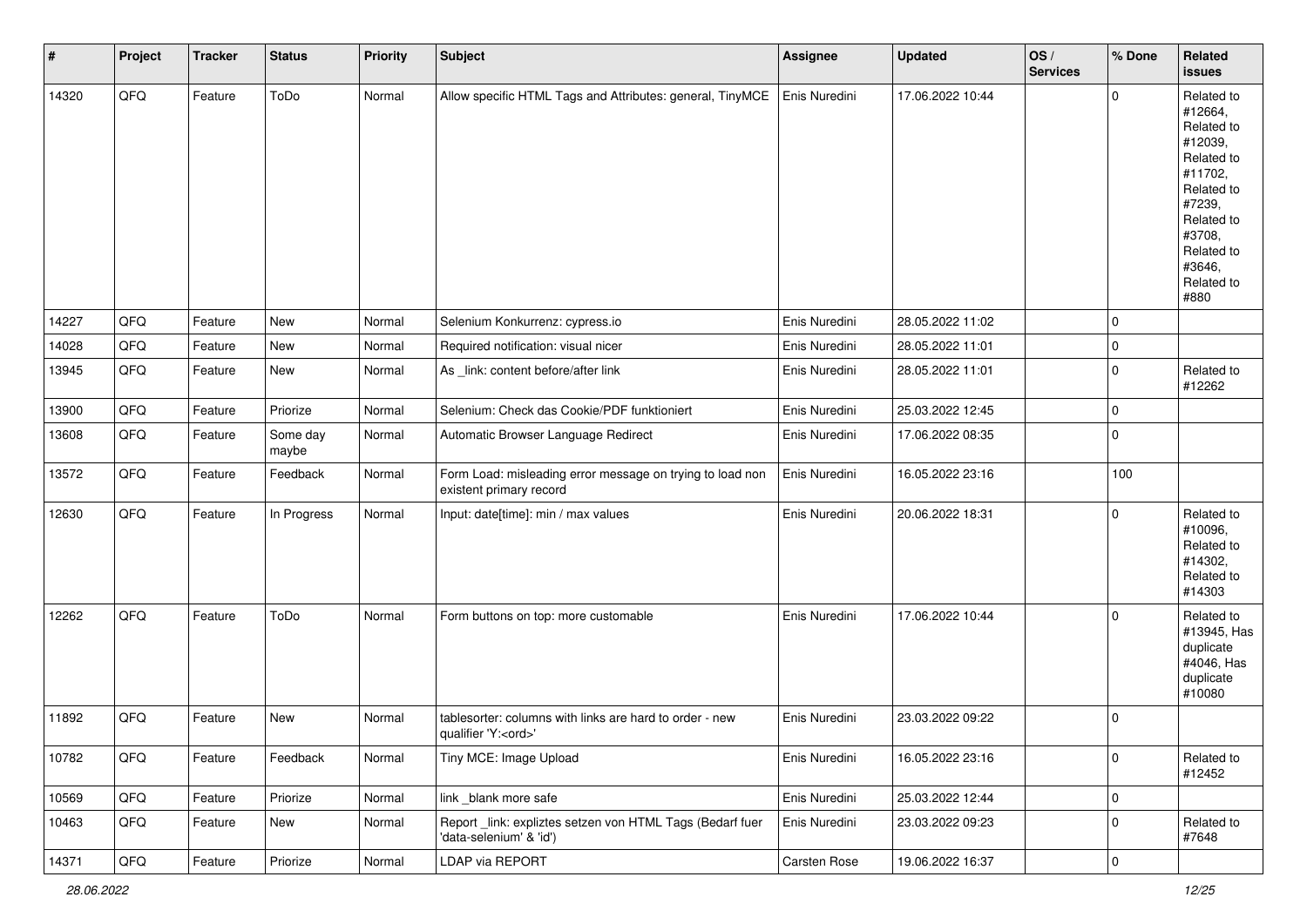| ∦     | Project | <b>Tracker</b> | <b>Status</b>              | <b>Priority</b> | <b>Subject</b>                                                                              | <b>Assignee</b>     | <b>Updated</b>   | OS/<br><b>Services</b> | % Done      | Related<br><b>issues</b>                                              |
|-------|---------|----------------|----------------------------|-----------------|---------------------------------------------------------------------------------------------|---------------------|------------------|------------------------|-------------|-----------------------------------------------------------------------|
| 14290 | QFQ     | Feature        | Priorize                   | Normal          | FormEditor: Show Table Definition                                                           | Carsten Rose        | 19.06.2022 16:37 |                        | $\Omega$    |                                                                       |
| 14090 | QFQ     | Feature        | New                        | Normal          | Nützliche script funktionen                                                                 | Carsten Rose        | 28.05.2022 11:03 |                        | $\Omega$    |                                                                       |
| 13843 | QFQ     | Feature        | <b>New</b>                 | Normal          | Create JWT via QFQ                                                                          | <b>Carsten Rose</b> | 19.03.2022 17:42 |                        | $\Omega$    |                                                                       |
| 13841 | QFQ     | Feature        | <b>New</b>                 | Normal          | Create PDF via iText - evaluate                                                             | Carsten Rose        | 19.03.2022 17:42 |                        | $\Omega$    |                                                                       |
| 13700 | QFQ     | Feature        | <b>New</b>                 | Normal          | Redesign gfg.io Seite                                                                       | Carsten Rose        | 19.03.2022 17:43 |                        | $\Omega$    |                                                                       |
| 13566 | QFQ     | Feature        | Ready to sync<br>(develop) | Normal          | Delete config-example.gfg.php file                                                          | Carsten Rose        | 23.12.2021 09:25 |                        | $\Omega$    |                                                                       |
| 13467 | QFQ     | Feature        | <b>New</b>                 | Normal          | ChangeLog Generator                                                                         | <b>Carsten Rose</b> | 19.03.2022 17:46 |                        | $\mathbf 0$ | Related to<br>#11460                                                  |
| 13354 | QFQ     | Feature        | <b>New</b>                 | Normal          | Using Websocket in QFQ                                                                      | Carsten Rose        | 10.11.2021 15:47 |                        | $\mathbf 0$ |                                                                       |
| 13330 | QFQ     | Feature        | In Progress                | Normal          | Multi Form: Upload                                                                          | Carsten Rose        | 07.11.2021 12:40 |                        | 50          | Related to<br>#9706                                                   |
| 12679 | QFQ     | Feature        | <b>New</b>                 | Normal          | tablesorter: custom column width                                                            | Carsten Rose        | 16.06.2021 11:10 |                        | $\mathbf 0$ |                                                                       |
| 12664 | QFQ     | Feature        | <b>New</b>                 | Normal          | TinyMCE: report/remove malicous HTML/JS Code                                                | <b>Carsten Rose</b> | 19.03.2022 17:47 |                        | $\Omega$    | Related to<br>#14320                                                  |
| 12632 | QFQ     | Feature        | <b>New</b>                 | Normal          | TinyMCE: Prepare CSS classes for images                                                     | Carsten Rose        | 04.06.2021 14:35 |                        | 100         | Blocked by<br>#12186                                                  |
| 12611 | QFQ     | Feature        | Some day<br>maybe          | Normal          | Refactoring: Bootstrap with Lazy Loading                                                    | Carsten Rose        | 08.06.2022 10:37 |                        | $\Omega$    | Related to<br>#12490,<br>Related to<br>#10013,<br>Related to<br>#7732 |
| 12603 | QFQ     | Feature        | New                        | Normal          | Dropdown (Select), Radio, checkbox:<br>itemListAlways={{!SELECT key, value}}                | Carsten Rose        | 19.03.2022 17:47 |                        | $\Omega$    |                                                                       |
| 12584 | QFQ     | Feature        | Feedback                   | Normal          | T3 v10 migration script: replace alias-patterns (v11)                                       | Carsten Rose        | 28.05.2022 11:12 |                        | 100         |                                                                       |
| 12504 | QFQ     | Feature        | Priorize                   | Normal          | sql.log: report fe.id                                                                       | <b>Carsten Rose</b> | 05.05.2021 22:09 |                        | $\Omega$    |                                                                       |
| 12503 | QFQ     | Feature        | Priorize                   | Normal          | Detect dangerous UPDATE statement with missing WHERE                                        | Carsten Rose        | 05.05.2021 22:09 |                        | $\Omega$    |                                                                       |
| 12480 | QFQ     | Feature        | New                        | Normal          | If QFQ upgrade is running, block further request                                            | Carsten Rose        | 03.05.2021 20:45 |                        | $\Omega$    |                                                                       |
| 12477 | QFQ     | Feature        | <b>New</b>                 | Normal          | Support for refactoring: Form, FormElement, diverse<br>Tabellen/Spalten, tt-content Records | Carsten Rose        | 03.05.2021 20:45 |                        | $\mathbf 0$ |                                                                       |
| 12474 | QFQ     | Feature        | <b>New</b>                 | Normal          | Check BaseConfigURL if it is given and the the last char is '                               | <b>Carsten Rose</b> | 03.05.2021 20:45 |                        | $\mathbf 0$ |                                                                       |
| 12465 | QFQ     | Feature        | New                        | Normal          | QFQ Function: use in FE to fill StoreRecord                                                 | Carsten Rose        | 05.05.2021 21:58 |                        | $\Omega$    |                                                                       |
| 12452 | QFQ     | Feature        | Priorize                   | Normal          | BaseURL: alsways with '/' at the end                                                        | Carsten Rose        | 19.06.2022 13:45 |                        | $\Omega$    | Related to<br>#10782                                                  |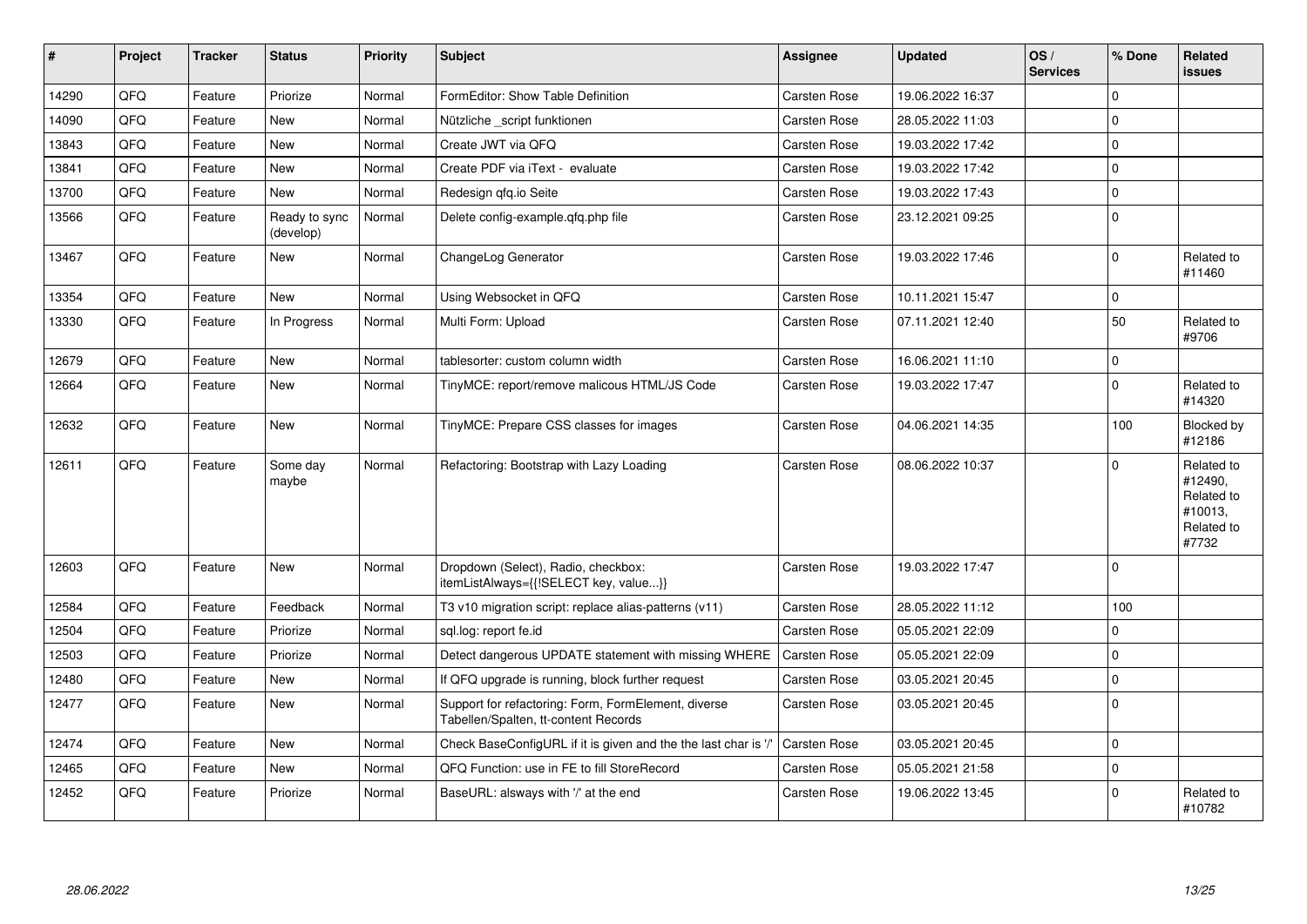| #     | Project | <b>Tracker</b> | <b>Status</b>     | <b>Priority</b> | <b>Subject</b>                                                                                                 | <b>Assignee</b>                                        | <b>Updated</b>   | OS/<br><b>Services</b> | % Done      | Related<br><b>issues</b>                                               |                      |
|-------|---------|----------------|-------------------|-----------------|----------------------------------------------------------------------------------------------------------------|--------------------------------------------------------|------------------|------------------------|-------------|------------------------------------------------------------------------|----------------------|
| 12440 | QFQ     | Feature        | In Progress       | Normal          | Typo3 V10 upgrade (durchfuehren und testen)                                                                    | Carsten Rose                                           | 21.03.2022 09:53 |                        | 50          | Related to<br>#12357,<br>Related to<br>#12067,<br>Related to<br>#10661 |                      |
| 12439 | QFQ     | Feature        | In Progress       | Normal          | TinyMCE Paste from Word & Character Count/Limit                                                                | Carsten Rose                                           | 05.05.2021 22:15 |                        | $\mathbf 0$ |                                                                        |                      |
| 12413 | QFQ     | Feature        | New               | Normal          | STORE_TYPO3: enhance for {{be_users.email:T}},<br>{{fe_users.email:T}}                                         | Carsten Rose                                           | 03.05.2021 20:45 |                        | $\mathbf 0$ | Related to<br>#12412,<br>Related to<br>#10012                          |                      |
| 12412 | QFQ     | Feature        | <b>New</b>        | Normal          | Action/Escape qualifier 'e' (empty), '0': if given, an empty<br>string (or '0') will be treated as 'not found' | Carsten Rose                                           | 08.05.2021 09:40 |                        | $\Omega$    | Related to<br>#12413,<br>Related to<br>#10012                          |                      |
| 12400 | QFQ     | Feature        | <b>New</b>        | Normal          | Tutorial ist in QFQ Doku, Wird in der Suche gefunden, es<br>gibt aber kein Menupunkt - Inhalt ueberpruefen     | Carsten Rose                                           | 03.05.2021 20:45 |                        | $\mathbf 0$ |                                                                        |                      |
| 12337 | QFQ     | Feature        | Some day<br>maybe | Normal          | Database.php: better caching                                                                                   | Carsten Rose                                           | 16.09.2021 15:10 |                        | $\Omega$    |                                                                        |                      |
| 12330 | QFQ     | Feature        | New               | Normal          | Copy to input field / text area / TinyMCE                                                                      | <b>Carsten Rose</b>                                    | 07.04.2021 09:01 |                        | $\Omega$    |                                                                        |                      |
| 12315 | QFQ     | Feature        | Some day<br>maybe | Normal          | Form History (Diffs) / Backups                                                                                 | Carsten Rose                                           | 16.09.2021 15:10 |                        | $\mathbf 0$ |                                                                        |                      |
| 12269 | QFQ     | Feature        | New               | Normal          | 2FA - Login                                                                                                    | Carsten Rose                                           | 03.05.2021 20:45 |                        | $\mathbf 0$ |                                                                        |                      |
| 12163 | QFQ     | Feature        | <b>New</b>        | Normal          | Checkbox: table wrap                                                                                           | Carsten Rose                                           | 03.05.2021 20:51 |                        | $\mathbf 0$ |                                                                        |                      |
| 12162 | QFQ     | Feature        | New               | Normal          | FE.type=sendmail: personalized mailing (several mails) via<br>template                                         | Carsten Rose                                           | 03.05.2021 20:45 |                        | $\mathbf 0$ |                                                                        |                      |
| 12146 | QFQ     | Feature        | New               | Normal          | Autocron Job: Anzeigen wann der naechste Job ausgefuehrt<br>wird, resp das er nicht ausgefuehrt wird           | Carsten Rose                                           | 15.03.2021 15:23 |                        | $\mathbf 0$ |                                                                        |                      |
| 12119 | QFQ     | Feature        | <b>New</b>        | Normal          | AS paged: error message missing if there ist no 'r' argument.                                                  | <b>Carsten Rose</b>                                    | 03.05.2021 20:51 |                        | $\mathbf 0$ |                                                                        |                      |
| 12109 | QFQ     | Feature        | New               | Normal          | Donwload Link: Plain, SIP, Persistent Link, Peristent SIP -<br>new notation                                    | Carsten Rose                                           | 03.05.2021 20:45 |                        | $\Omega$    | Related to<br>#12085                                                   |                      |
| 12024 | QFQ     | Feature        | <b>New</b>        | Normal          | Excel Export: text columns by default decode<br>htmlspeciachar()                                               | <b>Carsten Rose</b>                                    | 17.02.2021 23:55 |                        | $\Omega$    | Related to<br>#12022                                                   |                      |
| 12023 | QFQ     | Feature        | New               | Normal          | MySQL Stored Precdure: QDECODESPECIALCHAR()                                                                    | Carsten Rose                                           | 16.02.2021 11:16 |                        | 0           | Related to<br>#12022                                                   |                      |
| 11980 | QFQ     | Feature        | In Progress       | Normal          | protected verzeichnis MUSS geschützt werden                                                                    | Carsten Rose                                           | 07.09.2021 13:30 |                        | 0           |                                                                        |                      |
| 11955 | QFQ     | Feature        | New               | Normal          | subrecord: new title option to set <th> attributes - e.g. to<br/>customize tablesorter options.</th>           | attributes - e.g. to<br>customize tablesorter options. | Carsten Rose     | 03.05.2021 20:47       |             | $\mathbf 0$                                                            | Related to<br>#11775 |
| 11775 | QFQ     | Feature        | New               | Normal          | Subrecord Tooltip pro Feld                                                                                     | Carsten Rose                                           | 18.12.2020 15:22 |                        | 0           | Related to<br>#11955                                                   |                      |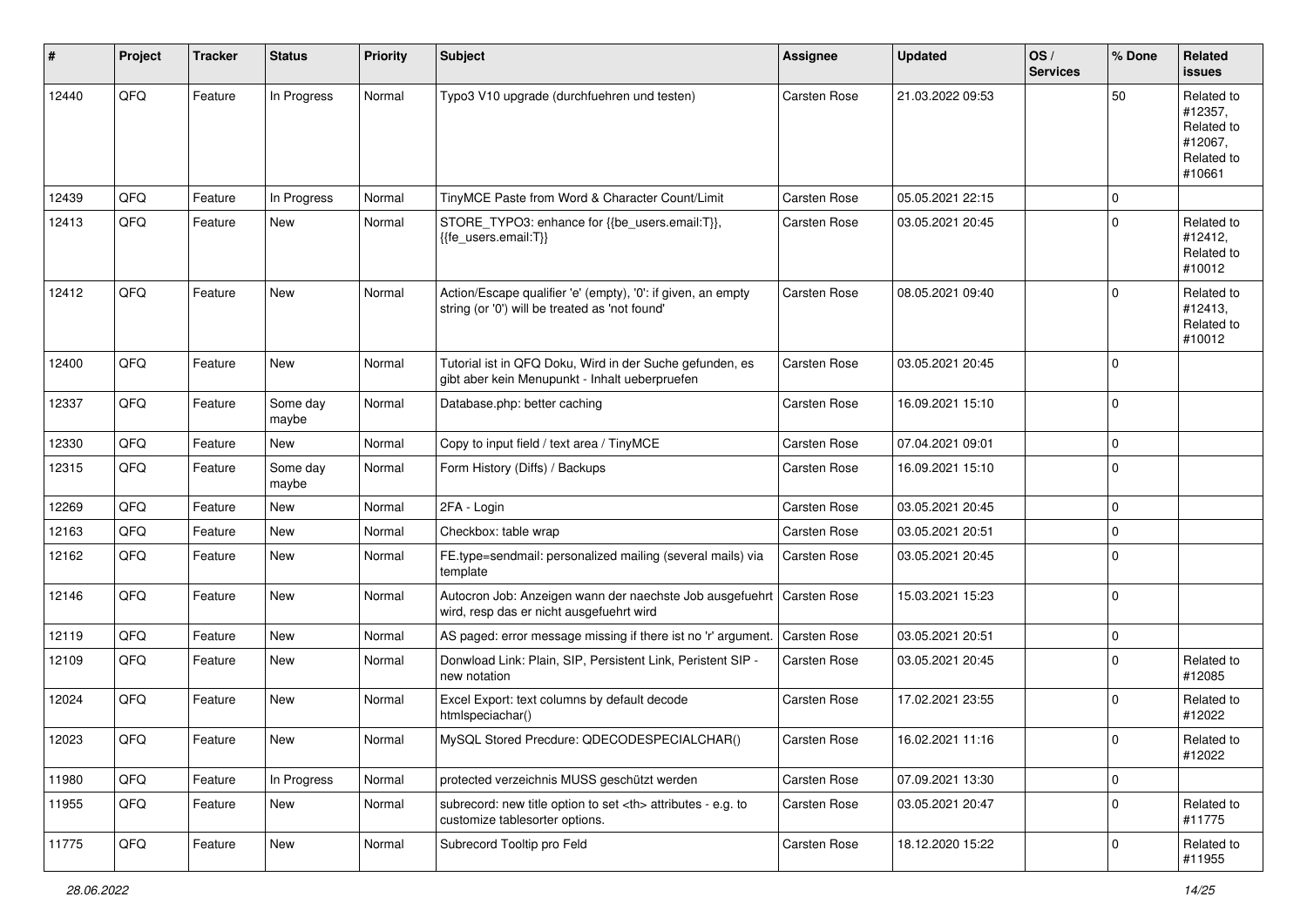| #     | Project | <b>Tracker</b> | <b>Status</b>     | <b>Priority</b> | <b>Subject</b>                                                       | <b>Assignee</b>     | <b>Updated</b>   | OS/<br><b>Services</b> | % Done      | Related<br><b>issues</b>                     |
|-------|---------|----------------|-------------------|-----------------|----------------------------------------------------------------------|---------------------|------------------|------------------------|-------------|----------------------------------------------|
| 11747 | QFQ     | Feature        | New               | Normal          | Maintenance Page with Redirect                                       | <b>Carsten Rose</b> | 03.05.2021 20:47 |                        | $\mathbf 0$ | Related to<br>#11741                         |
| 11702 | QFQ     | Feature        | New               | Normal          | HTML Special Char makes no sense for 'allbut' if '&' is<br>forbidden | Carsten Rose        | 07.12.2021 16:35 |                        | $\Omega$    | Related to<br>#5112,<br>Related to<br>#14320 |
| 11523 | QFQ     | Feature        | New               | Normal          | Mit dynamic Update erkennen, ob Upload gemacht wurde                 | Carsten Rose        | 13.11.2020 15:07 |                        | $\mathbf 0$ | Related to<br>#9533                          |
| 11516 | QFQ     | Feature        | New               | Normal          | Multi Page Form (Previous/Next Buttons)                              | Carsten Rose        | 16.03.2021 17:52 |                        | $\mathbf 0$ |                                              |
| 11504 | QFQ     | Feature        | New               | Normal          | Dynamic Update: Button text update for 'Save',' Close' &<br>'Delete' | Carsten Rose        | 12.11.2020 23:44 |                        | $\mathbf 0$ |                                              |
| 11460 | QFQ     | Feature        | New               | Normal          | Easier creation of changelog: gitchangelog                           | Carsten Rose        | 12.06.2021 10:20 |                        | $\mathbf 0$ | Related to<br>#13467                         |
| 11323 | QFQ     | Feature        | Some day<br>maybe | Normal          | Report Frontend Editor Modal + Codemirror                            | Carsten Rose        | 16.09.2021 15:10 |                        | $\mathbf 0$ | Related to<br>#11036                         |
| 11322 | QFQ     | Feature        | Some day<br>maybe | Normal          | Form Element JSON - (multiline parameter field)                      | Carsten Rose        | 16.09.2021 15:10 |                        | $\mathbf 0$ |                                              |
| 11320 | QFQ     | Feature        | Priorize          | Normal          | Typo3 Version 10 support                                             | <b>Carsten Rose</b> | 05.05.2021 22:09 |                        | $\mathbf 0$ |                                              |
| 11217 | QFQ     | Feature        | Some day<br>maybe | Normal          | <b>Extend Script Functionality</b>                                   | Carsten Rose        | 16.09.2021 15:10 |                        | $\mathbf 0$ |                                              |
| 11080 | QFQ     | Feature        | New               | Normal          | Send MQTT messages                                                   | Carsten Rose        | 29.08.2020 19:49 |                        | $\mathbf 0$ |                                              |
| 11076 | QFQ     | Feature        | In Progress       | Normal          | SELECT  AS _websocket                                                | Carsten Rose        | 30.08.2020 17:49 |                        | $\mathbf 0$ |                                              |
| 11036 | QFQ     | Feature        | Some day<br>maybe | Normal          | inline report editor permissions                                     | Carsten Rose        | 16.09.2021 15:09 |                        | $\mathbf 0$ | Related to<br>#11323                         |
| 10996 | QFQ     | Feature        | New               | Normal          | Download video via sip: no seek                                      | <b>Carsten Rose</b> | 12.08.2020 14:18 |                        | $\mathbf 0$ |                                              |
| 10979 | QFQ     | Feature        | New               | Normal          | Ajax Calls an API - dataReport                                       | <b>Carsten Rose</b> | 11.05.2022 12:15 |                        | $\mathbf 0$ |                                              |
| 10976 | QFQ     | Feature        | New               | Normal          | Excel Export Verbesserungen                                          | <b>Carsten Rose</b> | 06.08.2020 10:56 |                        | $\mathbf 0$ |                                              |
| 10819 | QFQ     | Feature        | New               | Normal          | Persistent SIP - second try                                          | Carsten Rose        | 29.06.2020 23:02 |                        | $\mathbf 0$ | Related to<br>#6261                          |
| 10793 | QFQ     | Feature        | In Progress       | Normal          | Update NPM Packages                                                  | Carsten Rose        | 07.09.2021 13:25 |                        | 30          |                                              |
| 10745 | QFQ     | Feature        | Some day<br>maybe | Normal          | Tablesorter Excel Export                                             | Carsten Rose        | 16.09.2021 15:09 |                        | $\mathbf 0$ |                                              |
| 10716 | QFQ     | Feature        | Some day<br>maybe | Normal          | Business Logic mit Externen Skripten                                 | Carsten Rose        | 16.09.2021 15:10 |                        | $\mathbf 0$ | Related to<br>#10713,<br>Related to<br>#8217 |
| 10714 | QFQ     | Feature        | New               | Normal          | multi Table Form                                                     | Carsten Rose        | 16.03.2021 18:44 |                        | 0           |                                              |
| 10593 | QFQ     | Feature        | New               | Normal          | label2: text behind input element                                    | Carsten Rose        | 16.05.2020 10:57 |                        | $\pmb{0}$   |                                              |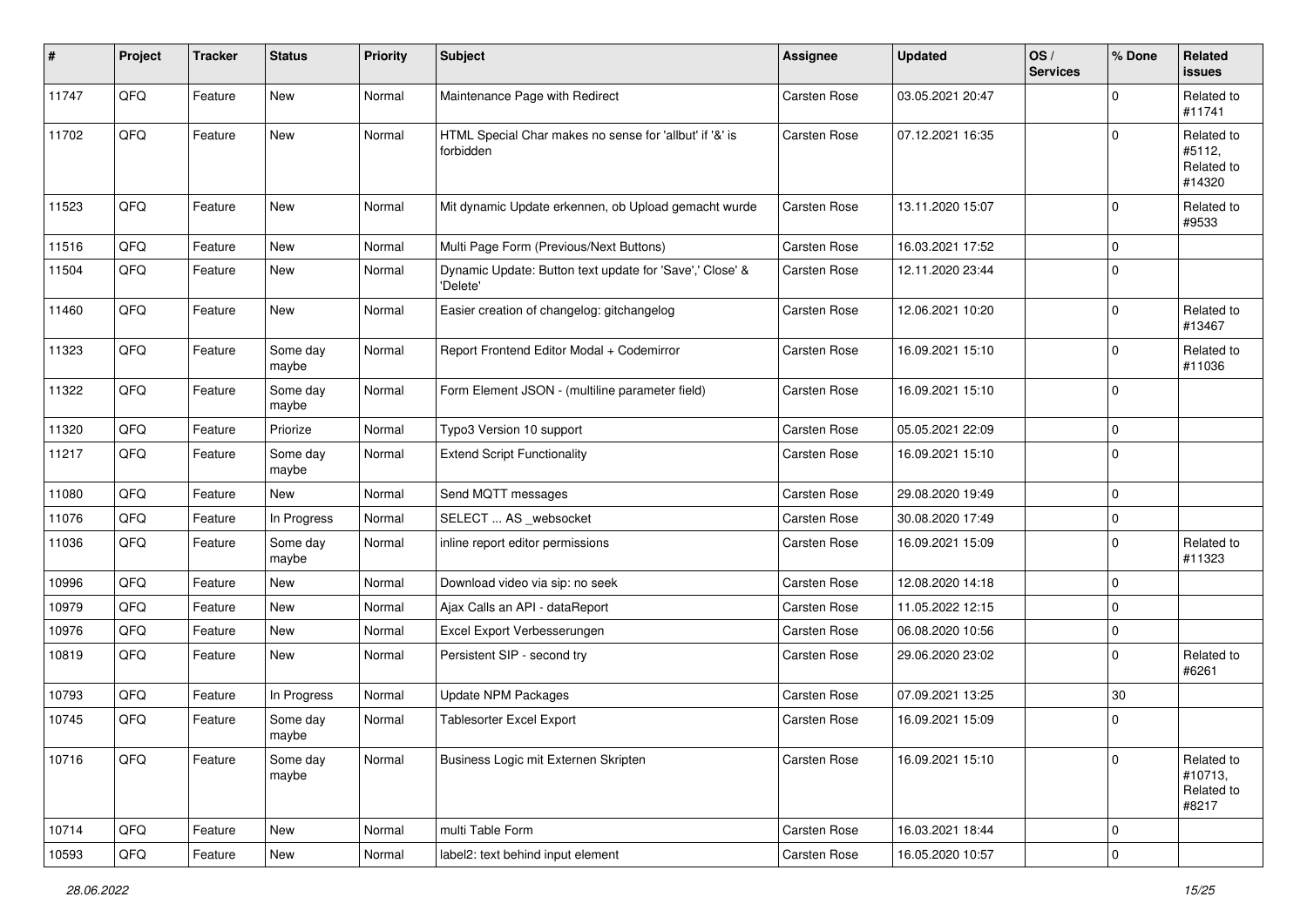| #     | Project | <b>Tracker</b> | <b>Status</b>     | <b>Priority</b> | <b>Subject</b>                                                                                                                        | <b>Assignee</b> | <b>Updated</b>   | OS/<br><b>Services</b> | % Done      | Related<br>issues                                                      |
|-------|---------|----------------|-------------------|-----------------|---------------------------------------------------------------------------------------------------------------------------------------|-----------------|------------------|------------------------|-------------|------------------------------------------------------------------------|
| 10443 | QFQ     | Feature        | In Progress       | Normal          | Konzept_api / _live                                                                                                                   | Carsten Rose    | 07.05.2020 09:39 |                        | $\mathbf 0$ |                                                                        |
| 10119 | QFQ     | Feature        | New               | Normal          | Dropdown (selectlist) & TypeAhead: format and catagorize<br>list                                                                      | Carsten Rose    | 07.05.2020 09:36 |                        | $\Omega$    |                                                                        |
| 10116 | QFQ     | Feature        | Some day<br>maybe | Normal          | TypeAhead: Tag - show inside 'input' element                                                                                          | Carsten Rose    | 16.09.2021 15:09 |                        | $\mathbf 0$ |                                                                        |
| 10115 | QFQ     | Feature        | New               | Normal          | TypeAhead: static list                                                                                                                | Carsten Rose    | 26.02.2020 16:42 |                        | 100         |                                                                        |
| 10095 | QFQ     | Feature        | Some day<br>maybe | Normal          | Generic Gitlab Integration into QFQ                                                                                                   | Carsten Rose    | 16.09.2021 15:10 |                        | $\Omega$    |                                                                        |
| 10080 | QFQ     | Feature        | New               | Normal          | Popup on 'save' / 'close': configure dialog (answer<br>yes/no/cancle/)                                                                | Carsten Rose    | 28.03.2021 20:52 |                        | $\mathbf 0$ | Is duplicate<br>of #12262                                              |
| 10015 | QFQ     | Feature        | Priorize          | Normal          | Monospace in Textarea                                                                                                                 | Carsten Rose    | 03.02.2020 13:40 |                        | $\Omega$    |                                                                        |
| 10014 | QFQ     | Feature        | New               | Normal          | Manual.rst: describe behaviour and process order of<br>fillStoreVar, slaveId, sqlBefore,                                              | Carsten Rose    | 01.02.2020 22:31 |                        | $\mathbf 0$ |                                                                        |
| 10013 | QFQ     | Feature        | Some day<br>maybe | Normal          | FE.typ=editor: CodeMirror                                                                                                             | Carsten Rose    | 08.06.2022 10:37 |                        | $\mathbf 0$ | Related to<br>#12611,<br>Related to<br>#12490,<br>Related to<br>#7732  |
| 10012 | QFQ     | Feature        | Priorize          | Normal          | redirectAllMailTo: {{beEmail:T}}                                                                                                      | Carsten Rose    | 08.05.2021 09:54 |                        | $\Omega$    | Related to<br>#12412,<br>Related to<br>#12413,<br>Related to<br>#10011 |
| 10011 | QFQ     | Feature        | Priorize          | Normal          | Offer new STORE_TYPO3 Variable 'beUser', 'beEmail'                                                                                    | Carsten Rose    | 08.05.2021 09:51 |                        | $\Omega$    | Related to<br>#10012,<br>Related to<br>#12511                          |
| 10005 | QFQ     | Feature        | Priorize          | Normal          | Report / special column name:  AS _calendar                                                                                           | Carsten Rose    | 03.06.2020 17:28 |                        | $\mathbf 0$ |                                                                        |
| 9983  | QFQ     | Feature        | New               | Normal          | Report Notation: new keyword 'range'                                                                                                  | Carsten Rose    | 01.02.2020 15:55 |                        | $\Omega$    |                                                                        |
| 9968  | QFQ     | Feature        | Priorize          | Normal          | Tooltip in Links for Developer                                                                                                        | Carsten Rose    | 01.02.2020 23:17 |                        | $\mathbf 0$ |                                                                        |
| 9928  | QFQ     | Feature        | Priorize          | Normal          | SpecialColumnName: a) Deprecated: ' AS "_+tag " ', b)<br>New: ' AS "_ <tag1><tag2>" '</tag2></tag1>                                   | Carsten Rose    | 01.02.2020 23:17 |                        | $\Omega$    | Related to<br>#9929                                                    |
| 9927  | QFG     | Feature        | New               | Normal          | QFQ Update: a) Update nur machen wenn BE User<br>eingeloggt ist., b) Bei Fehler genaue Meldung welcher<br>Updateschritt Probleme hat. | Carsten Rose    | 22.01.2020 12:59 |                        | $\mathbf 0$ |                                                                        |
| 9900  | QFQ     | Feature        | Priorize          | Normal          | Generic API Call: tt-content record >> JSON                                                                                           | Carsten Rose    | 01.02.2020 10:13 |                        | $\mathbf 0$ |                                                                        |
| 9811  | QFQ     | Feature        | New               | Normal          | Report: tag every n'th row                                                                                                            | Carsten Rose    | 01.02.2020 23:22 |                        | $\mathbf 0$ |                                                                        |
| 9781  | QFQ     | Feature        | New               | Normal          | Button: CSS class to make buttons smaller                                                                                             | Carsten Rose    | 01.02.2020 23:22 |                        | $\mathbf 0$ |                                                                        |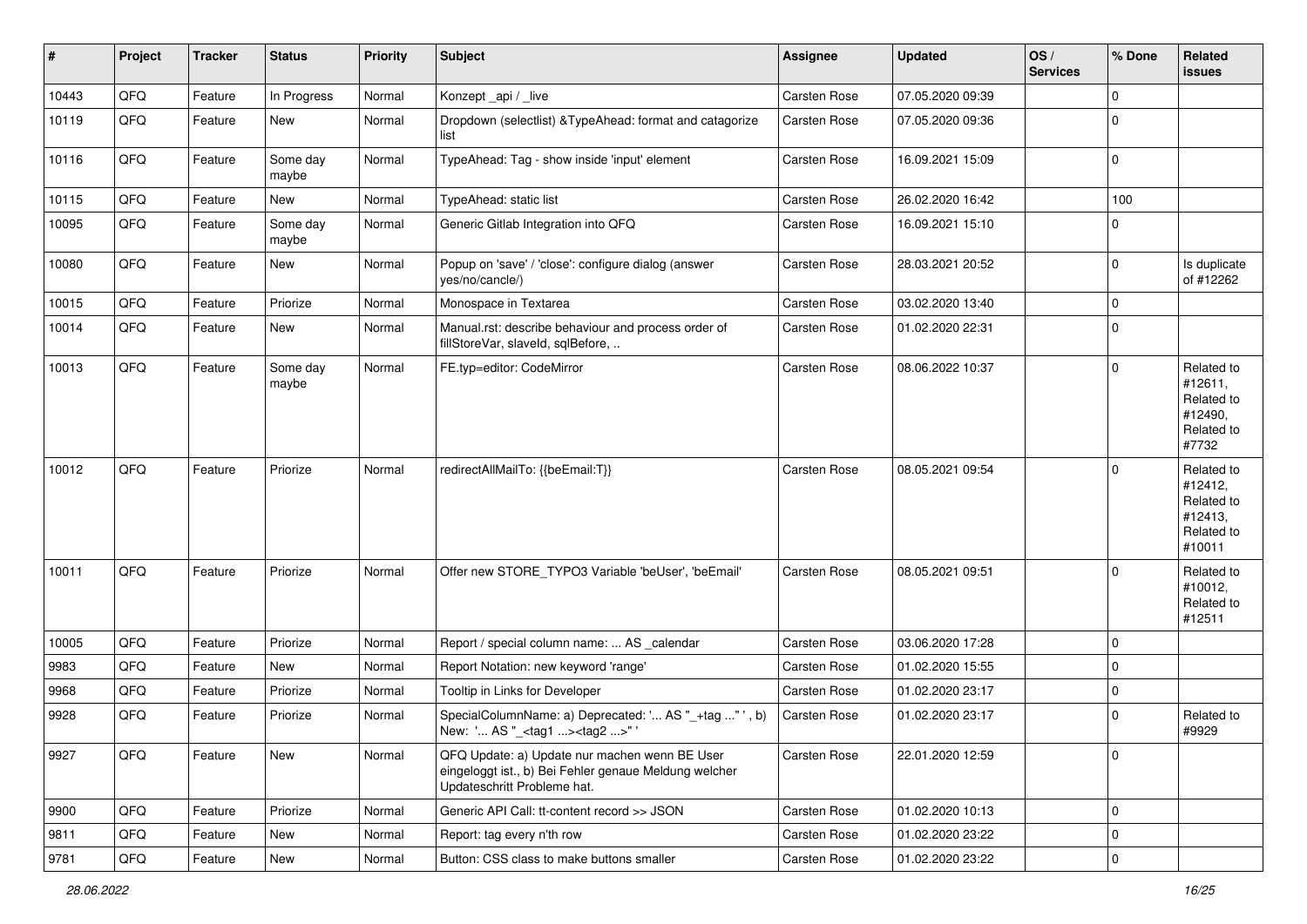| #    | Project | <b>Tracker</b> | <b>Status</b>     | <b>Priority</b> | <b>Subject</b>                                                                  | <b>Assignee</b> | <b>Updated</b>   | OS/<br><b>Services</b> | % Done      | Related<br>issues                                                    |
|------|---------|----------------|-------------------|-----------------|---------------------------------------------------------------------------------|-----------------|------------------|------------------------|-------------|----------------------------------------------------------------------|
| 9777 | QFQ     | Feature        | New               | Normal          | Logging QFQ Variables                                                           | Carsten Rose    | 16.12.2019 17:17 |                        | $\mathbf 0$ |                                                                      |
| 9707 | QFQ     | Feature        | New               | Normal          | SIP security: encode pageld and check pageld on decode                          | Carsten Rose    | 01.02.2020 23:22 |                        | $\Omega$    |                                                                      |
| 9706 | QFQ     | Feature        | New               | Normal          | Multi File Upload (hidden template group)                                       | Carsten Rose    | 01.02.2020 23:22 |                        | $\mathbf 0$ | Related to<br>#7521,<br>Related to<br>#5562,<br>Related to<br>#13330 |
| 9704 | QFQ     | Feature        | Some day<br>maybe | Normal          | Thumbnails Generieren beim Splitten von PDF Files                               | Carsten Rose    | 11.12.2019 16:01 |                        | $\mathbf 0$ |                                                                      |
| 9668 | QFQ     | Feature        | Priorize          | Normal          | Form.mode: rename 'hidden' to 'hide'                                            | Carsten Rose    | 05.05.2021 22:14 |                        | $\Omega$    | Related to<br>#6437                                                  |
| 9602 | QFQ     | Feature        | New               | Normal          | Form definition as JSON                                                         | Carsten Rose    | 01.02.2020 23:21 |                        | $\mathbf 0$ | Related to<br>#9600                                                  |
| 9579 | QFQ     | Feature        | Some day<br>maybe | Normal          | Multiform with Process Row                                                      | Carsten Rose    | 11.12.2019 16:01 |                        | $\mathbf 0$ |                                                                      |
| 9537 | QFQ     | Feature        | New               | Normal          | FormEditor: Edit fieldset in FrontEnd                                           | Carsten Rose    | 01.02.2020 23:22 |                        | $\mathbf 0$ |                                                                      |
| 9394 | QFQ     | Feature        | Priorize          | Normal          | REST: allow for non numerical ids in get requests                               | Carsten Rose    | 05.05.2021 22:10 |                        | $\mathbf 0$ |                                                                      |
| 9352 | QFQ     | Feature        | New               | Normal          | FE 'Native' fire slaveld, sqlAfter, sqllns                                      | Carsten Rose    | 01.02.2020 23:22 |                        | $\Omega$    |                                                                      |
| 9348 | QFQ     | Feature        | <b>New</b>        | Normal          | defaultThumbnailSize: pre render thumbnails                                     | Carsten Rose    | 12.06.2021 09:05 |                        | $\mathbf 0$ |                                                                      |
| 9346 | QFQ     | Feature        | Priorize          | Normal          | beforeSave: check if an upload is given                                         | Carsten Rose    | 11.06.2021 21:18 |                        | $\mathbf 0$ |                                                                      |
| 9221 | QFQ     | Feature        | New               | Normal          | typeAhead: Zeichenlimite ausschalten                                            | Carsten Rose    | 08.05.2021 17:06 |                        | $\Omega$    |                                                                      |
| 9208 | QFQ     | Feature        | New               | Normal          | Manage 'recent' records                                                         | Carsten Rose    | 01.02.2020 23:22 |                        | $\mathbf 0$ |                                                                      |
| 9136 | QFQ     | Feature        | <b>New</b>        | Normal          | Create ZIP files with dynamic PDFs                                              | Carsten Rose    | 01.02.2020 23:22 |                        | $\Omega$    |                                                                      |
| 9129 | QFQ     | Feature        | New               | Normal          | sqlValidate: Message as notification, not as error                              | Carsten Rose    | 01.02.2020 23:22 |                        | $\mathbf 0$ | Related to<br>#9128                                                  |
| 9128 | QFQ     | Feature        | New               | Normal          | Error Message: not replaced variables- a) replace back to<br>'{{', b) underline | Carsten Rose    | 01.02.2020 23:22 |                        | $\Omega$    | Related to<br>#9129                                                  |
| 8975 | QFQ     | Feature        | <b>New</b>        | Normal          | Report Notation: 2.0                                                            | Carsten Rose    | 01.02.2020 23:22 |                        | $\mathbf 0$ | Related to<br>#8963                                                  |
| 8963 | QFQ     | Feature        | Priorize          | Normal          | Setting values in a store: flexible way                                         | Carsten Rose    | 05.05.2021 22:10 |                        | $\mathbf 0$ | Related to<br>#8975                                                  |
| 8894 | QFQ     | Feature        | Some day<br>maybe | Normal          | Documentation Tags Usable in QFQ Application                                    | Carsten Rose    | 11.12.2019 16:01 |                        | $\mathbf 0$ |                                                                      |
| 8892 | QFQ     | Feature        | Some day<br>maybe | Normal          | Display and Edit SQL Comments in Form Editor                                    | Carsten Rose    | 11.12.2019 16:01 |                        | $\mathbf 0$ |                                                                      |
| 8806 | QFQ     | Feature        | New               | Normal          | SQL Function nl2br                                                              | Carsten Rose    | 01.02.2020 23:22 |                        | $\mathbf 0$ |                                                                      |
| 8719 | QFG     | Feature        | New               | Normal          | extraButtonLock: add support for 0/1                                            | Carsten Rose    | 01.02.2020 23:22 |                        | $\mathbf 0$ |                                                                      |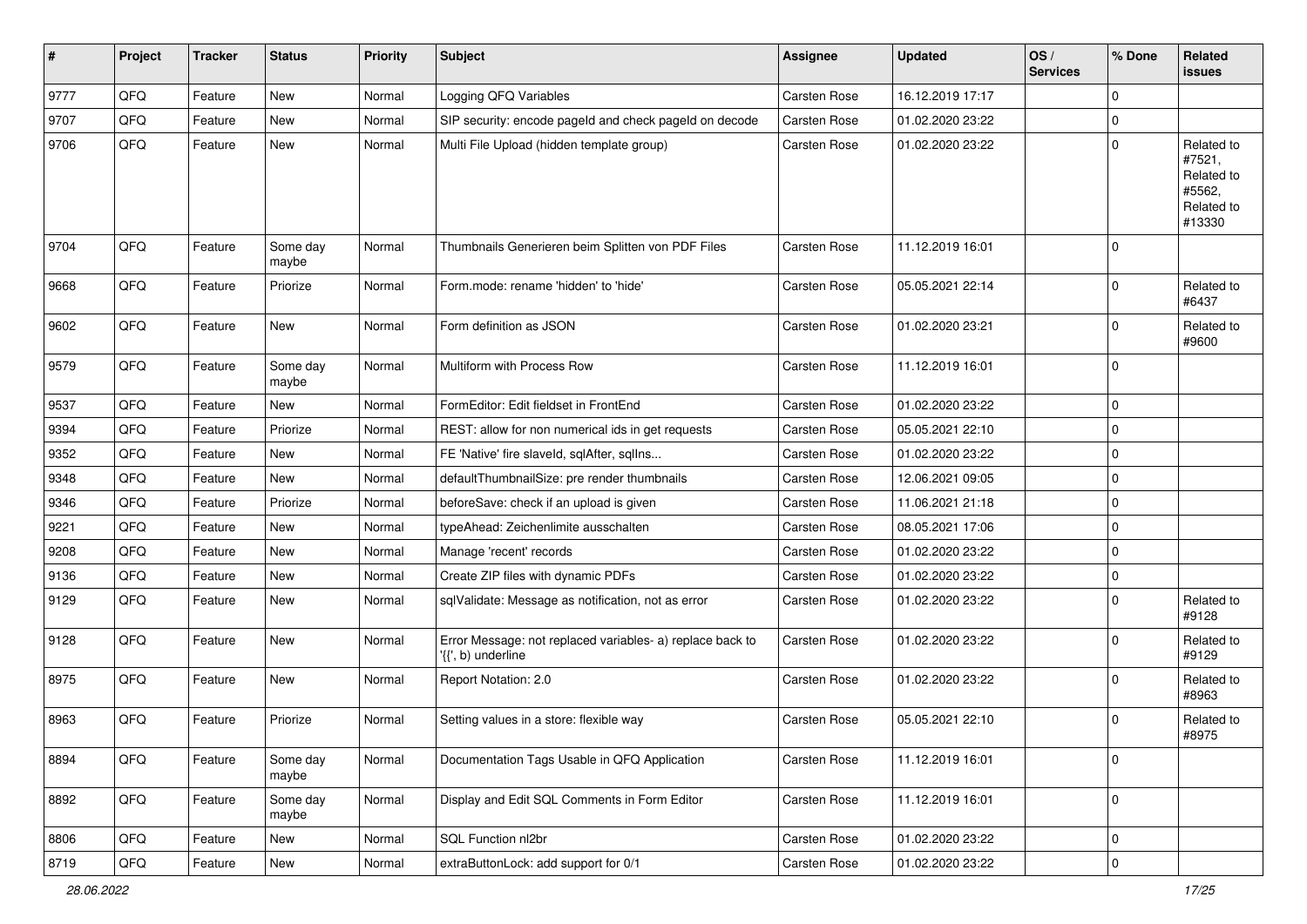| $\sharp$ | Project | <b>Tracker</b> | <b>Status</b>     | <b>Priority</b> | <b>Subject</b>                                                                                         | <b>Assignee</b>     | <b>Updated</b>   | OS/<br><b>Services</b> | % Done      | <b>Related</b><br><b>issues</b> |
|----------|---------|----------------|-------------------|-----------------|--------------------------------------------------------------------------------------------------------|---------------------|------------------|------------------------|-------------|---------------------------------|
| 8702     | QFQ     | Feature        | <b>New</b>        | Normal          | Load Record which is locked: missing user info                                                         | Carsten Rose        | 11.12.2019 16:16 |                        | $\Omega$    | Related to<br>#9789             |
| 8586     | QFQ     | Feature        | Some day<br>maybe | Normal          | QFQ: Enhance Error message for 'record not found'                                                      | Carsten Rose        | 16.09.2021 15:10 |                        | $\Omega$    |                                 |
| 8585     | QFQ     | Feature        | Priorize          | Normal          | Enhance Error message for 'unknown form'                                                               | Carsten Rose        | 01.02.2020 10:13 |                        | $\Omega$    |                                 |
| 8584     | QFQ     | Feature        | Priorize          | Normal          | FE 'Action' - never assign to Container (except Template<br>Group)                                     | Carsten Rose        | 01.02.2020 10:13 |                        | $\Omega$    |                                 |
| 8520     | QFQ     | Feature        | Some day<br>maybe | Normal          | Bring QFQ to Composer                                                                                  | <b>Carsten Rose</b> | 16.09.2021 15:10 |                        | $\Omega$    |                                 |
| 8336     | QFQ     | Feature        | New               | Normal          | Form > modified > Close New: a) Optional disable popup, b)<br>custom text, c) mode on save: close stay | <b>Carsten Rose</b> | 01.02.2020 23:22 |                        | $\Omega$    | Related to<br>#8335             |
| 8277     | QFQ     | Feature        | Priorize          | Normal          | fe.parameter.default=                                                                                  | Carsten Rose        | 01.02.2020 23:17 |                        | $\Omega$    | Related to<br>#8113             |
| 8217     | QFQ     | Feature        | New               | Normal          | if-elseif-else construct                                                                               | Carsten Rose        | 16.03.2021 18:41 |                        | $\Omega$    | Related to<br>#10716            |
| 8187     | QFQ     | Feature        | New               | Normal          | Subrecord: enable/hide new button - make new/edit/delete<br>customizeable.                             | Carsten Rose        | 06.03.2021 18:44 |                        | $\Omega$    | Related to<br>#11326            |
| 8101     | QFQ     | Feature        | Some day<br>maybe | Normal          | Password hash: support further hashing methods                                                         | Carsten Rose        | 16.09.2021 15:10 |                        | $\Omega$    |                                 |
| 8089     | QFQ     | Feature        | <b>New</b>        | Normal          | Copy/Paste for FormElements                                                                            | Carsten Rose        | 01.02.2020 23:22 |                        | $\Omega$    |                                 |
| 8044     | QFQ     | Feature        | Priorize          | Normal          | Transaction: a) Form, b) Report                                                                        | Carsten Rose        | 05.05.2021 22:14 |                        | $\mathbf 0$ | Related to<br>#8043             |
| 8034     | QFQ     | Feature        | Priorize          | Normal          | FormElement 'data': 22.22.2222 should not be accepted                                                  | <b>Carsten Rose</b> | 01.02.2020 10:13 |                        | $\Omega$    |                                 |
| 7924     | QFQ     | Feature        | New               | Normal          | Radio/Checkbox with Tooltip                                                                            | Carsten Rose        | 01.02.2020 23:22 |                        | $\Omega$    |                                 |
| 7920     | QFQ     | Feature        | <b>New</b>        | Normal          | FE: Syntax Highlight, Zeinlenumbruch                                                                   | <b>Carsten Rose</b> | 01.02.2020 10:03 |                        | $\Omega$    |                                 |
| 7812     | QFQ     | Feature        | New               | Normal          | FE 'Subrecord' - new option 'subrecordShowFilter',<br>'subrecordPaging'                                | Carsten Rose        | 01.02.2020 23:22 |                        | $\Omega$    |                                 |
| 7683     | QFQ     | Feature        | <b>New</b>        | Normal          | Special column names in '{{ SELECT  AS _link }}' should<br>be detected                                 | Carsten Rose        | 01.02.2020 23:21 |                        | $\mathbf 0$ |                                 |
| 7681     | QFQ     | Feature        | <b>New</b>        | Normal          | Optional switch off 'check for modified record'                                                        | Carsten Rose        | 01.02.2020 23:21 |                        | $\Omega$    |                                 |
| 7660     | QFQ     | Feature        | <b>New</b>        | Normal          | IMAP: import mails to DB, move / delete mails                                                          | <b>Carsten Rose</b> | 01.02.2020 09:52 |                        | $\Omega$    |                                 |
| 7630     | QFQ     | Feature        | Priorize          | Normal          | detailed error message for simple upload                                                               | Carsten Rose        | 01.02.2020 10:13 |                        | 0           |                                 |
| 7522     | QFQ     | Feature        | Priorize          | Normal          | Inserting default index.html to folder (Avoid Apache<br>Indexing)                                      | Carsten Rose        | 01.02.2020 10:13 |                        | 0           |                                 |
| 7521     | QFQ     | Feature        | New               | Normal          | TemplateGroup: fe.type=upload                                                                          | Carsten Rose        | 01.02.2020 23:21 |                        | 0           | Related to<br>#9706             |
| 7520     | QFQ     | Feature        | New               | Normal          | QR Code:  AS _qr ( AS _link)                                                                           | Carsten Rose        | 01.02.2020 23:22 |                        | $\pmb{0}$   |                                 |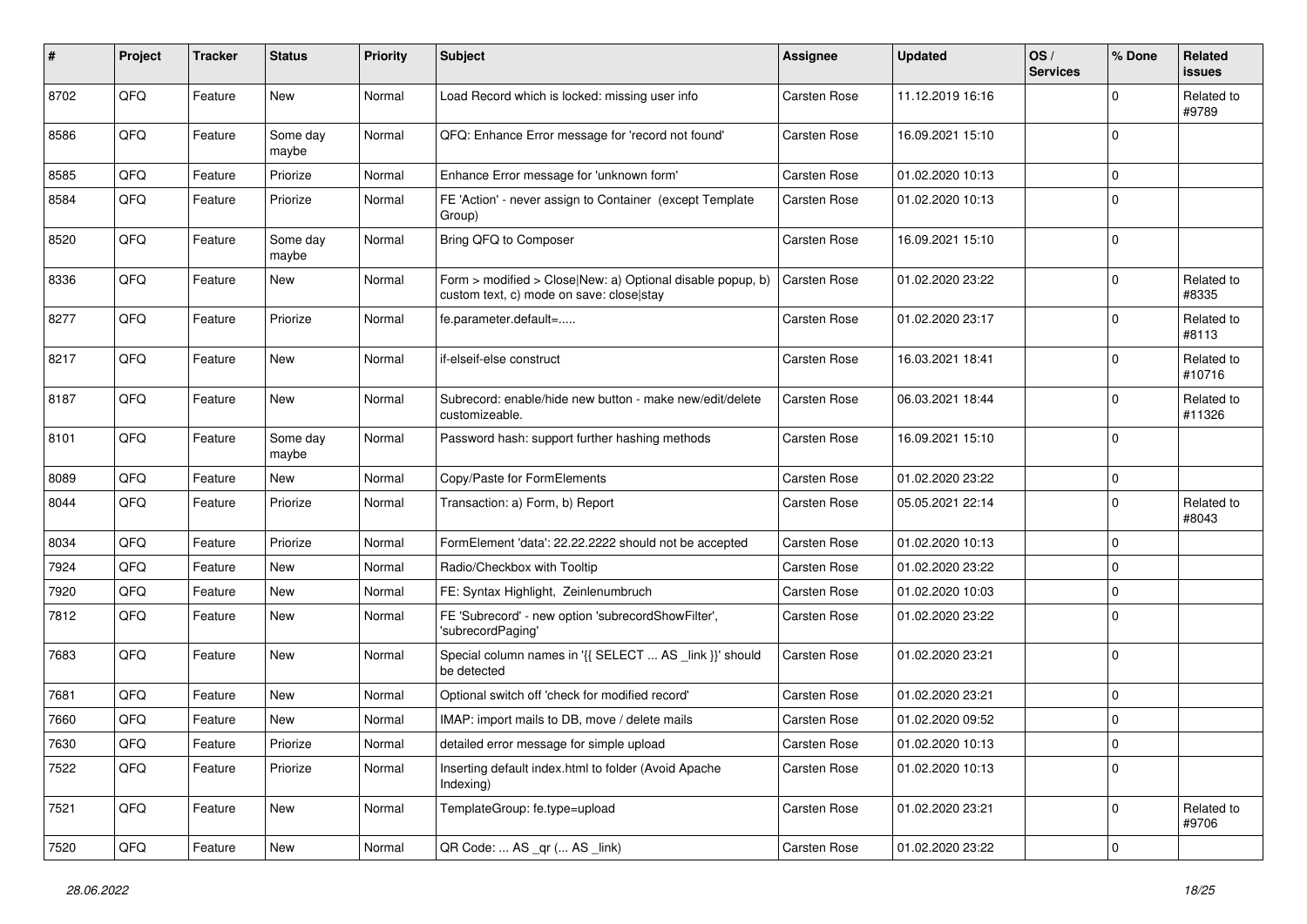| #    | Project | <b>Tracker</b> | <b>Status</b>     | <b>Priority</b> | <b>Subject</b>                                                                                                             | <b>Assignee</b> | <b>Updated</b>   | OS/<br><b>Services</b> | % Done      | <b>Related</b><br><b>issues</b> |
|------|---------|----------------|-------------------|-----------------|----------------------------------------------------------------------------------------------------------------------------|-----------------|------------------|------------------------|-------------|---------------------------------|
| 7519 | QFQ     | Feature        | <b>New</b>        | Normal          | Select: Multi                                                                                                              | Carsten Rose    | 01.02.2020 23:22 |                        | $\Omega$    |                                 |
| 7481 | QFQ     | Feature        | New               | Normal          | Detect 'BaseUrl' automatically                                                                                             | Carsten Rose    | 01.02.2020 23:21 |                        | $\Omega$    |                                 |
| 7480 | QFQ     | Feature        | New               | Normal          | Record History (Undo / Redo)                                                                                               | Carsten Rose    | 11.12.2019 16:16 |                        | $\mathbf 0$ | Related to<br>#2361             |
| 7453 | QFQ     | Feature        | Some day<br>maybe | Normal          | import / export forms QFQ                                                                                                  | Carsten Rose    | 16.09.2021 15:10 |                        | $\Omega$    |                                 |
| 7452 | QFQ     | Feature        | Some day<br>maybe | Normal          | automate deployment new QFQ version                                                                                        | Carsten Rose    | 16.09.2021 15:10 |                        | $\mathbf 0$ |                                 |
| 7342 | QFQ     | Feature        | New               | Normal          | add content = hide_this                                                                                                    | Carsten Rose    | 01.02.2020 23:21 |                        | $\mathbf 0$ |                                 |
| 7336 | QFQ     | Feature        | Some day<br>maybe | Normal          | PDF Upload: disallow PDFs with specific Meta information                                                                   | Carsten Rose    | 11.12.2019 16:01 |                        | $\mathbf 0$ |                                 |
| 7290 | QFQ     | Feature        | Priorize          | Normal          | FormEditor: title as textarea if LEN(title)>60                                                                             | Carsten Rose    | 01.02.2020 10:13 |                        | $\mathbf 0$ | Blocked by<br>#7682             |
| 7280 | QFQ     | Feature        | <b>New</b>        | Normal          | recently used table                                                                                                        | Carsten Rose    | 01.02.2020 23:21 |                        | $\mathbf 0$ |                                 |
| 7239 | QFQ     | Feature        | New               | Normal          | TinyMCE: html tag whitelist                                                                                                | Carsten Rose    | 01.02.2020 23:21 |                        | $\mathbf 0$ | Related to<br>#14320            |
| 7217 | QFQ     | Feature        | Priorize          | Normal          | Download: notice User if `_sip=?` is missing                                                                               | Carsten Rose    | 01.02.2020 10:13 |                        | $\mathbf 0$ |                                 |
| 7175 | QFQ     | Feature        | New               | Normal          | Upload: md5 hash as filename                                                                                               | Carsten Rose    | 01.02.2020 23:21 |                        | $\mathbf 0$ |                                 |
| 7119 | QFQ     | Feature        | New               | Normal          | Upload: scaleDownWidth, scaleDownHeight                                                                                    | Carsten Rose    | 01.02.2020 23:21 |                        | $\Omega$    |                                 |
| 7109 | QFQ     | Feature        | New               | Normal          | Dynamic Updates: row/element hide                                                                                          | Carsten Rose    | 01.02.2020 23:22 |                        | $\mathbf 0$ | Has duplicate<br>#4081          |
| 7107 | QFQ     | Feature        | Some day<br>maybe | Normal          | Showcase Registration Tool: Anmeldung / Administration :<br>Liste Anmeldungen / Emaileinaldung                             | Carsten Rose    | 11.12.2019 16:01 |                        | $\mathbf 0$ |                                 |
| 7102 | QFQ     | Feature        | New               | Normal          | Comment sign in report: '#' and '--'                                                                                       | Carsten Rose    | 01.02.2020 23:21 |                        | $\Omega$    |                                 |
| 7099 | QFQ     | Feature        | New               | Normal          | Redesign FormEditor                                                                                                        | Carsten Rose    | 01.02.2020 23:21 |                        | $\mathbf 0$ |                                 |
| 6998 | QFQ     | Feature        | Priorize          | Normal          | Form: with debug=on show column information as tooltip of<br>column label                                                  | Carsten Rose    | 01.02.2020 10:13 |                        | $\Omega$    |                                 |
| 6855 | QFQ     | Feature        | New               | Normal          | With {{feUser:U}}!={{feUser:T}}: Save / Delete: only possible<br>with {{feUserSave:U}}='yes' and '{{feUserDelete:U}}='yes' | Carsten Rose    | 01.02.2020 23:21 |                        | $\mathbf 0$ |                                 |
| 6765 | QFQ     | Feature        | New               | Normal          | Moeglichkeit via QFQ eigene Logs zu schreiben                                                                              | Carsten Rose    | 01.02.2020 23:21 |                        | $\mathbf 0$ |                                 |
| 6723 | QFQ     | Feature        | New               | Normal          | Report QFQ Installation and Version                                                                                        | Carsten Rose    | 12.06.2021 09:07 |                        | $\Omega$    |                                 |
| 6715 | QFQ     | Feature        | Some day<br>maybe | Normal          | Code-Refactoring: dbArray vereinheitlichen                                                                                 | Carsten Rose    | 11.12.2019 16:02 |                        | $\mathbf 0$ |                                 |
| 6609 | QFQ     | Feature        | New               | Normal          | Formlet: JSON API erweitern                                                                                                | Carsten Rose    | 01.02.2020 23:21 |                        | 50          |                                 |
| 6602 | QFQ     | Feature        | New               | Normal          | Formlet: in Report auf Mausklick ein mini-form oeffnen                                                                     | Carsten Rose    | 11.12.2019 16:16 |                        | $\Omega$    |                                 |
| 6594 | QFQ     | Feature        | New               | Normal          | Excel: on download, check if there is a valid sip                                                                          | Carsten Rose    | 01.02.2020 23:21 |                        | $\mathbf 0$ |                                 |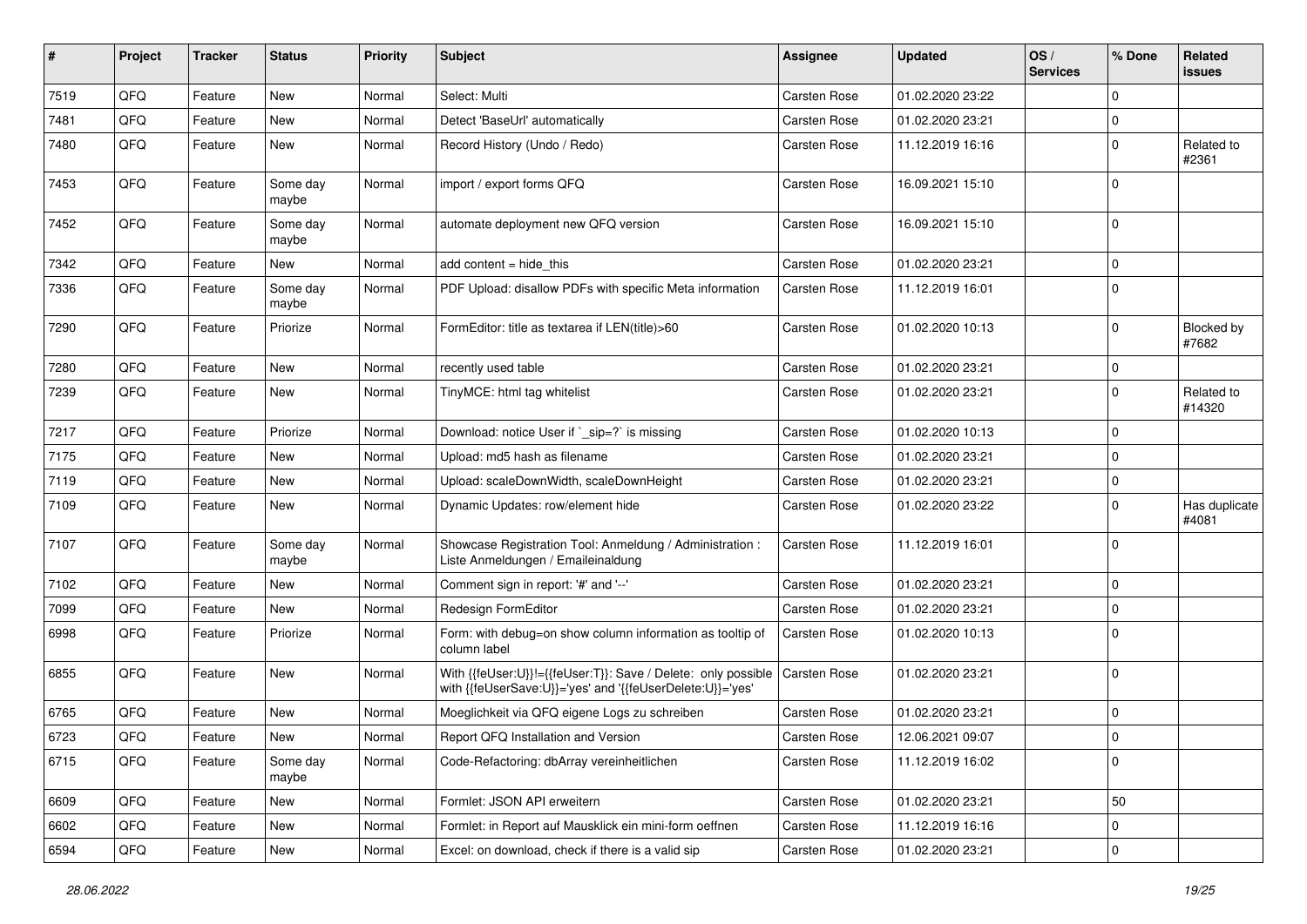| #    | Project | <b>Tracker</b> | <b>Status</b>     | <b>Priority</b> | <b>Subject</b>                                                                                                       | Assignee            | <b>Updated</b>   | OS/<br><b>Services</b> | % Done    | <b>Related</b><br><b>issues</b>             |
|------|---------|----------------|-------------------|-----------------|----------------------------------------------------------------------------------------------------------------------|---------------------|------------------|------------------------|-----------|---------------------------------------------|
| 6437 | QFQ     | Feature        | New               | Normal          | Neuer Mode Button bei FormElementen                                                                                  | <b>Carsten Rose</b> | 01.02.2020 23:21 |                        | $\Omega$  | Related to<br>#9668,<br>Blocked by<br>#9678 |
| 6292 | QFQ     | Feature        | New               | Normal          | Download: File speichern mit Hash aber original Filename in   Carsten Rose<br>der Datenbank vermerken fuer Downloads |                     | 01.02.2020 23:21 |                        | $\Omega$  |                                             |
| 6289 | QFQ     | Feature        | New               | Normal          | Form: Log                                                                                                            | Carsten Rose        | 01.02.2020 23:21 |                        | $\Omega$  |                                             |
| 6261 | QFQ     | Feature        | New               | Normal          | Persistent SIP                                                                                                       | Carsten Rose        | 12.06.2021 09:07 |                        | $\Omega$  | Related to<br>#10819                        |
| 6250 | QFQ     | Feature        | In Progress       | Normal          | Enhance layout: a) Subrecord, b) Subrecord-Title                                                                     | Carsten Rose        | 01.02.2020 23:22 |                        | $\Omega$  | Related to<br>#5391                         |
| 5983 | QFQ     | Feature        | Some day<br>maybe | Normal          | Form Submit (save & update): normalize date/-time FE                                                                 | Carsten Rose        | 01.02.2020 23:19 |                        | $\Omega$  |                                             |
| 5942 | QFQ     | Feature        | Priorize          | Normal          | 'L' and 'type': append to links, generate via '_link' by using<br>'u:' .                                             | Carsten Rose        | 01.02.2020 10:13 |                        | $\Omega$  |                                             |
| 5894 | QFQ     | Feature        | Feedback          | Normal          | Typeahead in Report: show/hide rows dynamically                                                                      | <b>Carsten Rose</b> | 18.02.2022 08:50 |                        | $\Omega$  | Related to<br>#5893,<br>Related to<br>#5885 |
| 5852 | QFQ     | Feature        | Some day<br>maybe | Normal          | Logging: mail.log / sql.log - im FE anzeigen und via AJAX<br>aktualisieren                                           | <b>Carsten Rose</b> | 01.02.2020 23:19 |                        | $\Omega$  | Related to<br>#5885                         |
| 5782 | QFQ     | Feature        | New               | Normal          | NextCloud API                                                                                                        | Carsten Rose        | 01.02.2020 10:02 |                        | $\Omega$  |                                             |
| 5695 | QFQ     | Feature        | In Progress       | Normal          | Multiform                                                                                                            | Carsten Rose        | 02.01.2021 18:38 |                        | $\Omega$  |                                             |
| 5665 | QFQ     | Feature        | Some day<br>maybe | Normal          | Versuch das '{{!' nicht mehr noetig ist.                                                                             | Carsten Rose        | 01.02.2020 23:20 |                        | $\Omega$  | Related to<br>#7432,<br>Related to<br>#7434 |
| 5579 | QFQ     | Feature        | Some day<br>maybe | Normal          | Enhance Doc / Presentation: variable type 'link column type'                                                         | <b>Carsten Rose</b> | 01.02.2020 23:19 |                        | $\Omega$  |                                             |
| 5548 | QFQ     | Feature        | Some day<br>maybe | Normal          | 801 Textfiles/Scriptfiles als Thumbnail                                                                              | Carsten Rose        | 07.03.2022 16:26 |                        | $\Omega$  |                                             |
| 5480 | QFQ     | Feature        | Some day<br>maybe | Normal          | QFQ: Dokumentation mit Screenshots versehen                                                                          | Carsten Rose        | 01.02.2020 23:20 |                        | $\Omega$  | Related to<br>#9879                         |
| 5428 | QFQ     | Feature        | Some day<br>maybe | Normal          | secure thumbnail: late render on access.                                                                             | Carsten Rose        | 01.02.2020 23:20 |                        |           |                                             |
| 5345 | QFQ     | Feature        | New               | Normal          | Report: UPDATE / INSERT / DELETE statements should<br>trigger subqueries, depending on the result.                   | Carsten Rose        | 27.05.2020 16:11 |                        | 0         |                                             |
| 5132 | QFQ     | Feature        | Some day<br>maybe | Normal          | Error Message sendmail missing attachment: more details                                                              | Carsten Rose        | 01.02.2020 23:19 |                        | 0         |                                             |
| 5131 | QFG     | Feature        | New               | Normal          | Activate Spin Gear ('wait/busy' indicator) via LINK attribute                                                        | Carsten Rose        | 01.02.2020 23:21 |                        | $\pmb{0}$ |                                             |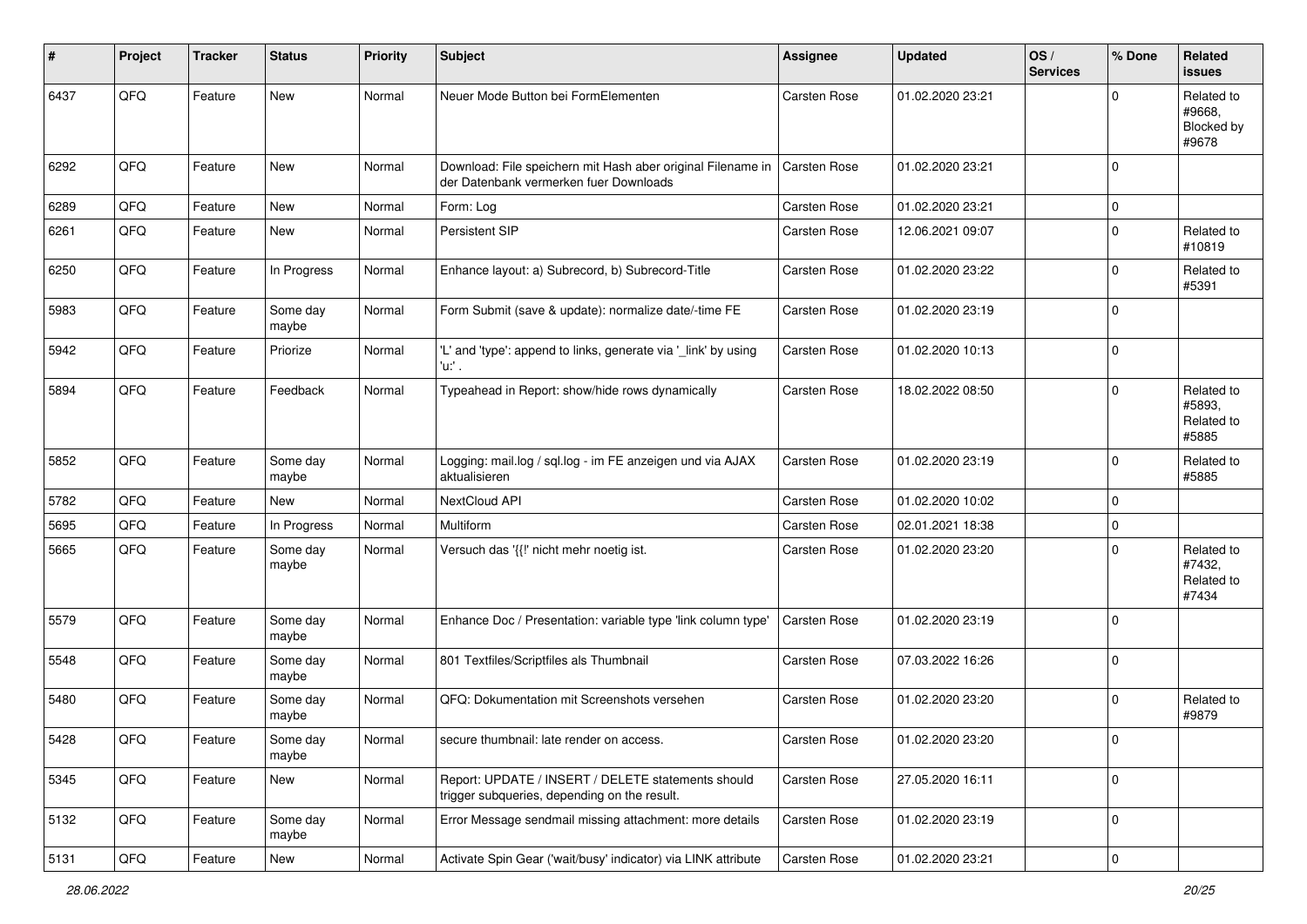| #    | Project | <b>Tracker</b> | <b>Status</b>     | <b>Priority</b> | <b>Subject</b>                                                                                                          | <b>Assignee</b> | <b>Updated</b>   | OS/<br><b>Services</b> | % Done      | Related<br><b>issues</b>                    |
|------|---------|----------------|-------------------|-----------------|-------------------------------------------------------------------------------------------------------------------------|-----------------|------------------|------------------------|-------------|---------------------------------------------|
| 4956 | QFQ     | Feature        | Some day<br>maybe | Normal          | Sendmail: Benutzerdefinierte Headers                                                                                    | Carsten Rose    | 11.12.2019 16:02 |                        | $\Omega$    |                                             |
| 4872 | QFQ     | Feature        | Some day<br>maybe | Normal          | Fields of Typo3 page available in STORE TYPO3                                                                           | Carsten Rose    | 01.02.2020 23:19 |                        | $\mathbf 0$ |                                             |
| 4869 | QFQ     | Feature        | Some day<br>maybe | Normal          | Dynamic Update (show, hide, readonly?, required?) for<br><b>Template Group Elements</b>                                 | Carsten Rose    | 01.02.2020 23:19 |                        | $\Omega$    | Related to<br>#4865                         |
| 4839 | QFQ     | Feature        | Some day<br>maybe | Normal          | qfq-handle in <head> Abschnitt</head>                                                                                   | Carsten Rose    | 11.12.2019 16:02 |                        | $\Omega$    |                                             |
| 4757 | QFQ     | Feature        | Some day<br>maybe | Normal          | Test subrecord: download links ok? Links ok?                                                                            | Carsten Rose    | 01.02.2020 23:20 |                        | $\Omega$    |                                             |
| 4652 | QFQ     | Feature        | Some day<br>maybe | Normal          | UZH CD: Weiterleitung auf benutzerdefinierte 403/404 Seite                                                              | Carsten Rose    | 01.02.2020 23:20 |                        | $\Omega$    |                                             |
| 4650 | QFQ     | Feature        | Some day<br>maybe | Normal          | Convert html to doc/rtf                                                                                                 | Carsten Rose    | 01.02.2020 23:20 |                        | $\mathbf 0$ | Related to<br>#10704                        |
| 4606 | QFQ     | Feature        | Some day<br>maybe | Normal          | link: qualifier to render bootstrap button                                                                              | Carsten Rose    | 01.02.2020 23:19 |                        | $\Omega$    |                                             |
| 4413 | QFQ     | Feature        | <b>New</b>        | Normal          | fieldset: show/hidden, modeSql, dynamicUpdate                                                                           | Carsten Rose    | 09.02.2022 15:19 |                        | $\mathbf 0$ |                                             |
| 4365 | QFQ     | Feature        | Some day<br>maybe | Normal          | Multi Language: new way of config                                                                                       | Carsten Rose    | 01.02.2020 23:20 |                        | $\Omega$    |                                             |
| 4349 | QFQ     | Feature        | Some day<br>maybe | Normal          | link download: downloaded external URL to<br>deliver/concatenate - check mimetipe and handle it correctly               | Carsten Rose    | 11.12.2019 16:02 |                        | $\mathbf 0$ |                                             |
| 4343 | QFQ     | Feature        | Some day<br>maybe | Normal          | Link: Classifier to add 'attributes'                                                                                    | Carsten Rose    | 01.02.2020 23:20 |                        | $\mathbf 0$ | Related to<br>#14077                        |
| 4330 | QFQ     | Feature        | Some day<br>maybe | Normal          | Error Message: report missing {{ / }} in sqlUpdate, sqlInsert,<br>sqlDelete, sqlAfter, sqlBefore in FE action elements. | Carsten Rose    | 01.02.2020 23:20 |                        | $\Omega$    |                                             |
| 4259 | QFQ     | Feature        | Some day<br>maybe | Normal          | Instant trigger a cron job                                                                                              | Carsten Rose    | 11.12.2019 16:03 |                        | $\mathbf 0$ |                                             |
| 4250 | QFQ     | Feature        | <b>New</b>        | Normal          | AutoCron in QFQ via PHP                                                                                                 | Carsten Rose    | 01.02.2020 23:21 |                        | $\Omega$    | Related to<br>#3292.<br>Related to<br>#3291 |
| 4197 | QFQ     | Feature        | Some day<br>maybe | Normal          | Unit Test fuer JSON Stream von QuickFormQuery.php ><br>doForm()                                                         | Carsten Rose    | 11.12.2019 16:03 |                        | $\mathbf 0$ |                                             |
| 4082 | QFQ     | Feature        | New               | Normal          | Dynamic Update: modeSql - useful default                                                                                | Carsten Rose    | 01.02.2020 23:22 |                        | $\pmb{0}$   |                                             |
| 4050 | QFQ     | Feature        | New               | Normal          | sql.log: 1) FormElement ID which causes a specific action,<br>2) Result in the same row.                                | Carsten Rose    | 15.04.2020 11:35 |                        | $\mathbf 0$ | Related to<br>#5458                         |
| 4026 | QFQ     | Feature        | Some day<br>maybe | Normal          | sglLog.sgl: log number of FE.id                                                                                         | Carsten Rose    | 11.12.2019 16:03 |                        | $\Omega$    | Related to<br>#5458                         |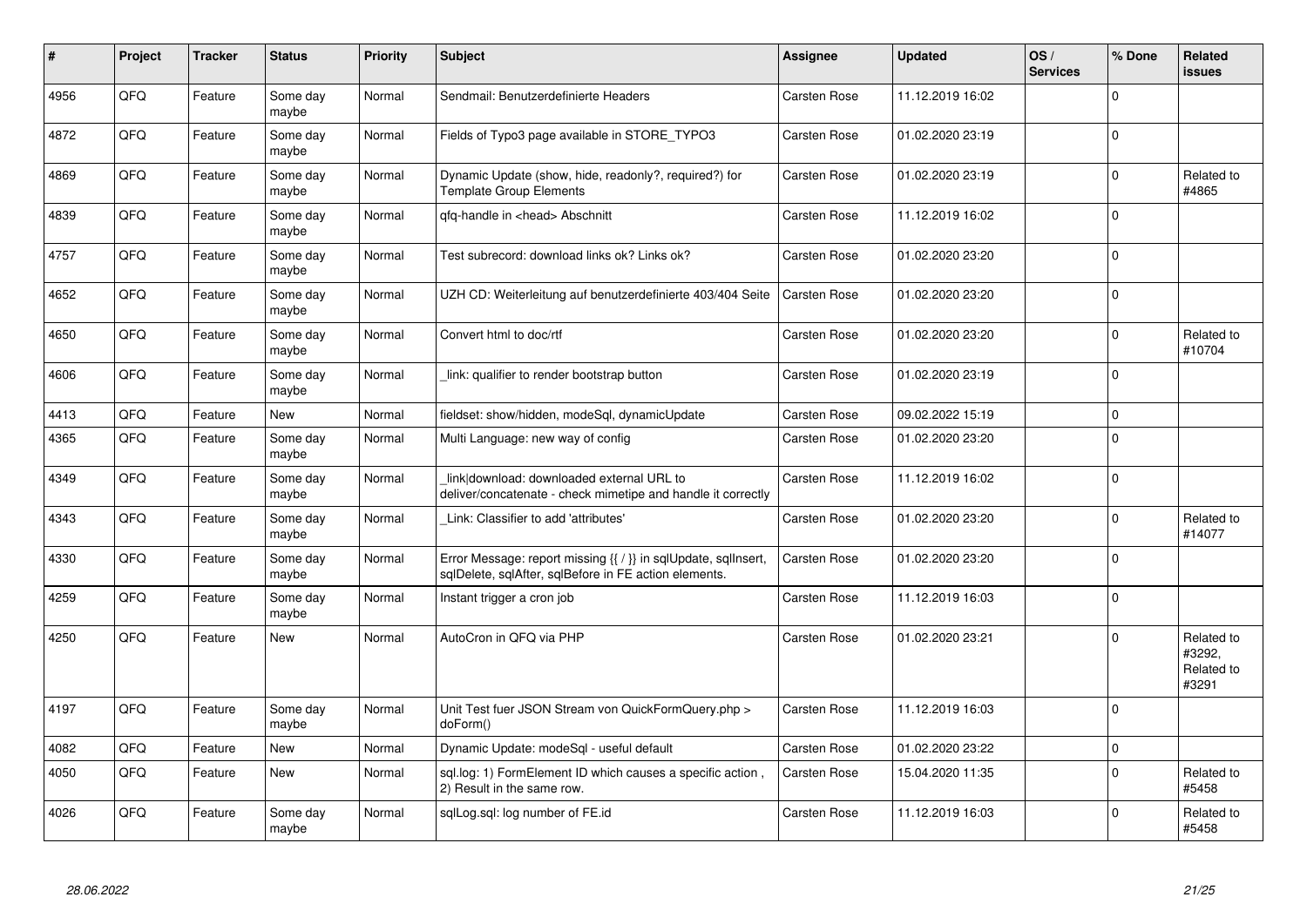| #    | Project | <b>Tracker</b> | <b>Status</b>     | <b>Priority</b> | <b>Subject</b>                                                                                                                               | <b>Assignee</b>     | <b>Updated</b>   | OS/<br><b>Services</b> | % Done   | <b>Related</b><br><b>issues</b>             |
|------|---------|----------------|-------------------|-----------------|----------------------------------------------------------------------------------------------------------------------------------------------|---------------------|------------------|------------------------|----------|---------------------------------------------|
| 4023 | QFQ     | Feature        | New               | Normal          | prepared statements - FE action: salveld, sqllnsert,<br>sqlUpdate, sqlDelete, sqlBefore, sqlAfter                                            | <b>Carsten Rose</b> | 11.12.2019 16:15 |                        | $\Omega$ |                                             |
| 4018 | QFQ     | Feature        | Some day<br>maybe | Normal          | typeahead: solve problem with potential long query<br>parameter                                                                              | Carsten Rose        | 11.12.2019 16:03 |                        | $\Omega$ |                                             |
| 3991 | QFQ     | Feature        | Some day<br>maybe | Normal          | report: Columnname '_skipWrap' skips 'fbeg', 'fend'                                                                                          | Carsten Rose        | 11.12.2019 16:03 |                        | $\Omega$ |                                             |
| 3947 | QFQ     | Feature        | Some day<br>maybe | Normal          | Attack detectect: logout current user                                                                                                        | Carsten Rose        | 11.12.2019 16:03 |                        | $\Omega$ | Related to<br>#5458,<br>Related to<br>#6299 |
| 3942 | QFQ     | Feature        | Some day<br>maybe | Normal          | Action Elemente: neu generierte IDs via FE weitergeben                                                                                       | Carsten Rose        | 11.12.2019 16:03 |                        | $\Omega$ | Related to<br>#3941                         |
| 3941 | QFQ     | Feature        | Some day<br>maybe | Normal          | sqlAfter: es sollten mehrere moeglich sein                                                                                                   | Carsten Rose        | 11.12.2019 16:03 |                        | $\Omega$ | Related to<br>#3942                         |
| 3905 | QFQ     | Feature        | Some day<br>maybe | Normal          | Documentation: Best Practice anhand eines Online<br>Bewerbungstools                                                                          | Carsten Rose        | 11.12.2019 16:03 |                        | $\Omega$ |                                             |
| 3900 | QFQ     | Feature        | Some day<br>maybe | Normal          | Extend documentation of 'Copy / Paste'                                                                                                       | Carsten Rose        | 11.12.2019 16:03 |                        | $\Omega$ | Related to<br>#3899                         |
| 3877 | QFQ     | Feature        | Some day<br>maybe | Normal          | FormEditor: die Felder die aktuell nicht gebraucht werden<br>nur auf readonly/disabled setzen (nicht ausblenden > das<br>irritiert.          | Carsten Rose        | 11.12.2019 16:03 |                        | $\Omega$ |                                             |
| 3867 | QFQ     | Feature        | Priorize          | Normal          | Readonly Formular: Template Groups add/delete<br>ausbeldnen                                                                                  | Carsten Rose        | 05.05.2021 22:12 |                        | $\Omega$ |                                             |
| 3864 | QFQ     | Feature        | New               | Normal          | Encrypt / decrypt field                                                                                                                      | Carsten Rose        | 08.03.2021 18:08 |                        | $\Omega$ |                                             |
| 3708 | QFQ     | Feature        | Some day<br>maybe | Normal          | Form: input - 'specialchars', 'none'  gewisse tags<br>erlauben, andere verbieten                                                             | Carsten Rose        | 11.12.2019 16:02 |                        | $\Omega$ | Related to<br>#14320                        |
| 3677 | QFQ     | Feature        | Some day<br>maybe | Normal          | wkhtmltopdf: FE User access prohibited, if client IP changes<br>\$TYPO3_CONF_VARS[FE][lockIP]                                                | Carsten Rose        | 11.12.2019 16:02 |                        | $\Omega$ |                                             |
| 3666 | QFQ     | Feature        | Some day<br>maybe | Normal          | a) Performance Messung: mysql real escape string() im<br>Vergleich zu str_replace(), b) doppeltes Aufrufen von<br>mysql_real_escape_string() | Carsten Rose        | 11.12.2019 16:02 |                        | $\Omega$ |                                             |
| 3504 | QFQ     | Feature        | <b>New</b>        | Normal          | Logging: welche Action FEs werden wann wie ausgefuehrt                                                                                       | <b>Carsten Rose</b> | 01.02.2020 23:21 |                        | $\Omega$ | Related to<br>#5458,<br>Related to<br>#4092 |
| 3458 | QFQ     | Feature        | Some day<br>maybe | Normal          | Display 'Edit Form Element'-Checkbox on form: should<br>depend on FE Group                                                                   | Carsten Rose        | 11.12.2019 16:02 |                        | 0        | Related to<br>#3447                         |
| 3457 | QFQ     | Feature        | Some day<br>maybe | Normal          | LDAP: concat multi values to one single entry                                                                                                | Carsten Rose        | 11.12.2019 16:02 |                        | 0        |                                             |
| 3432 | QFQ     | Feature        | New               | Normal          | subrecord: dynamicUpdate                                                                                                                     | Carsten Rose        | 11.06.2020 21:10 |                        | 0        | Related to<br>#5691                         |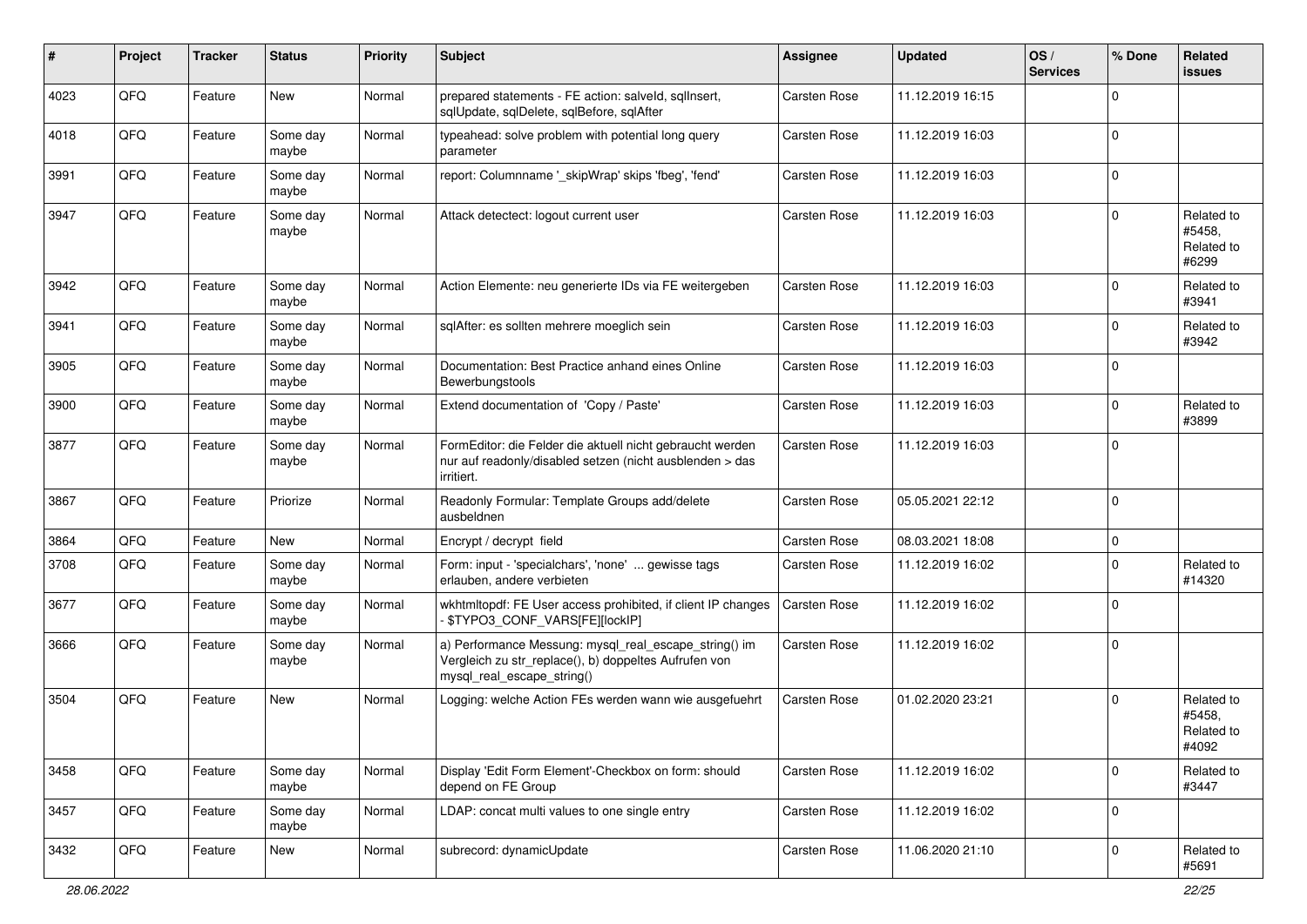| #     | Project | <b>Tracker</b> | <b>Status</b>     | <b>Priority</b> | <b>Subject</b>                                                                                                     | Assignee            | <b>Updated</b>   | OS/<br><b>Services</b> | % Done      | <b>Related</b><br><b>issues</b>                                       |
|-------|---------|----------------|-------------------|-----------------|--------------------------------------------------------------------------------------------------------------------|---------------------|------------------|------------------------|-------------|-----------------------------------------------------------------------|
| 3402  | QFQ     | Feature        | Some day<br>maybe | Normal          | Syntax Highlighting via CodeMirror                                                                                 | Carsten Rose        | 11.12.2019 16:02 |                        | 100         | Related to<br>#3207                                                   |
| 3385  | QFQ     | Feature        | Some day<br>maybe | Normal          | templateGroup: insert/update/delete non primary records                                                            | Carsten Rose        | 11.12.2019 16:02 |                        | $\Omega$    |                                                                       |
| 3350  | QFQ     | Feature        | Some day<br>maybe | Normal          | FormEditor: Hilfetext hinter 'checktype'                                                                           | Carsten Rose        | 11.12.2019 16:02 |                        | $\Omega$    |                                                                       |
| 3332  | QFQ     | Feature        | Some day<br>maybe | Normal          | Uploads: Thumbnails, Details zum hochgeladenen File                                                                | Carsten Rose        | 11.12.2019 16:02 |                        | $\Omega$    | Related to<br>#3264,<br>Related to<br>#5333                           |
| 3331  | QFQ     | Feature        | Some day<br>maybe | Normal          | Default Tooltip fuer _page? Links: mit Form und Record ID                                                          | Carsten Rose        | 11.12.2019 16:02 |                        | $\Omega$    |                                                                       |
| 3291  | QFQ     | Feature        | Some day<br>maybe | Normal          | AutoCron websiteToken                                                                                              | Carsten Rose        | 11.12.2019 16:02 |                        | $\Omega$    | Related to<br>#4250                                                   |
| 3285  | QFQ     | Feature        | Some day<br>maybe | Normal          | Zeichenlimit pro Feld: textarea / editor                                                                           | Carsten Rose        | 11.12.2019 16:02 |                        | $\Omega$    |                                                                       |
| 3267  | QFQ     | Feature        | Some day<br>maybe | Normal          | 2 Forms auf einer Seite: real + Read only                                                                          | Carsten Rose        | 11.12.2019 16:03 |                        | $\Omega$    |                                                                       |
| 3216  | QFQ     | Feature        | Some day<br>maybe | Normal          | dynamic update für checkbox label2                                                                                 | <b>Carsten Rose</b> | 11.12.2019 16:03 |                        | $\Omega$    | Related to<br>#2081                                                   |
| 2995  | QFQ     | Feature        | Some day<br>maybe | Normal          | Dropdown JQuery Plugin: 'chosen' - Moeglichkeit um Select<br>Listen mehr Funktion zu geben. Kein Bootstrap noetig. | <b>Carsten Rose</b> | 11.12.2019 16:03 |                        | $\Omega$    |                                                                       |
| 2361  | QFQ     | Feature        | New               | Normal          | Logging wer/wann/wo welches Formular aufgerufen hat                                                                | <b>Carsten Rose</b> | 11.12.2019 16:15 |                        | $\Omega$    | Related to<br>#4432,<br>Related to<br>#7480                           |
| 2084  | QFQ     | Feature        | Some day<br>maybe | Normal          | Mailto mit encryption: Subrecord                                                                                   | Carsten Rose        | 11.12.2019 16:03 |                        | $\Omega$    | Related to<br>#2082                                                   |
| 1946  | QFQ     | Feature        | Some day<br>maybe | Normal          | Kontrolle ob der ReadOnly Modus bei den<br>Formularelementen korrekt implementiert ist                             | Carsten Rose        | 11.12.2019 16:03 |                        | $\Omega$    |                                                                       |
| 1635  | QFQ     | Feature        | Some day<br>maybe | Normal          | QFQ Extension content record: weitere Optionen<br>einblenden.                                                      | Carsten Rose        | 11.12.2019 16:03 |                        | $\Omega$    |                                                                       |
| 12556 | QFQ     | Feature        | New               | Normal          | Pills Title: colored = static or dynamic on allrequiredgiven                                                       | Benjamin Baer       | 19.03.2022 17:49 |                        | $\mathbf 0$ |                                                                       |
| 12490 | QFQ     | Feature        | New               | Normal          | Loading Plugins in QFQ - see what tinymce does. (lazy<br>loading)                                                  | Benjamin Baer       | 08.06.2022 10:37 |                        |             | Related to<br>#12611,<br>Related to<br>#10013,<br>Related to<br>#7732 |
| 12476 | QFQ     | Feature        | New               | Normal          | clearMe: a) should trigger 'dirty', b) sticky on textarea resize                                                   | Benjamin Baer       | 04.01.2022 08:40 |                        | 0           | Related to<br>#9528                                                   |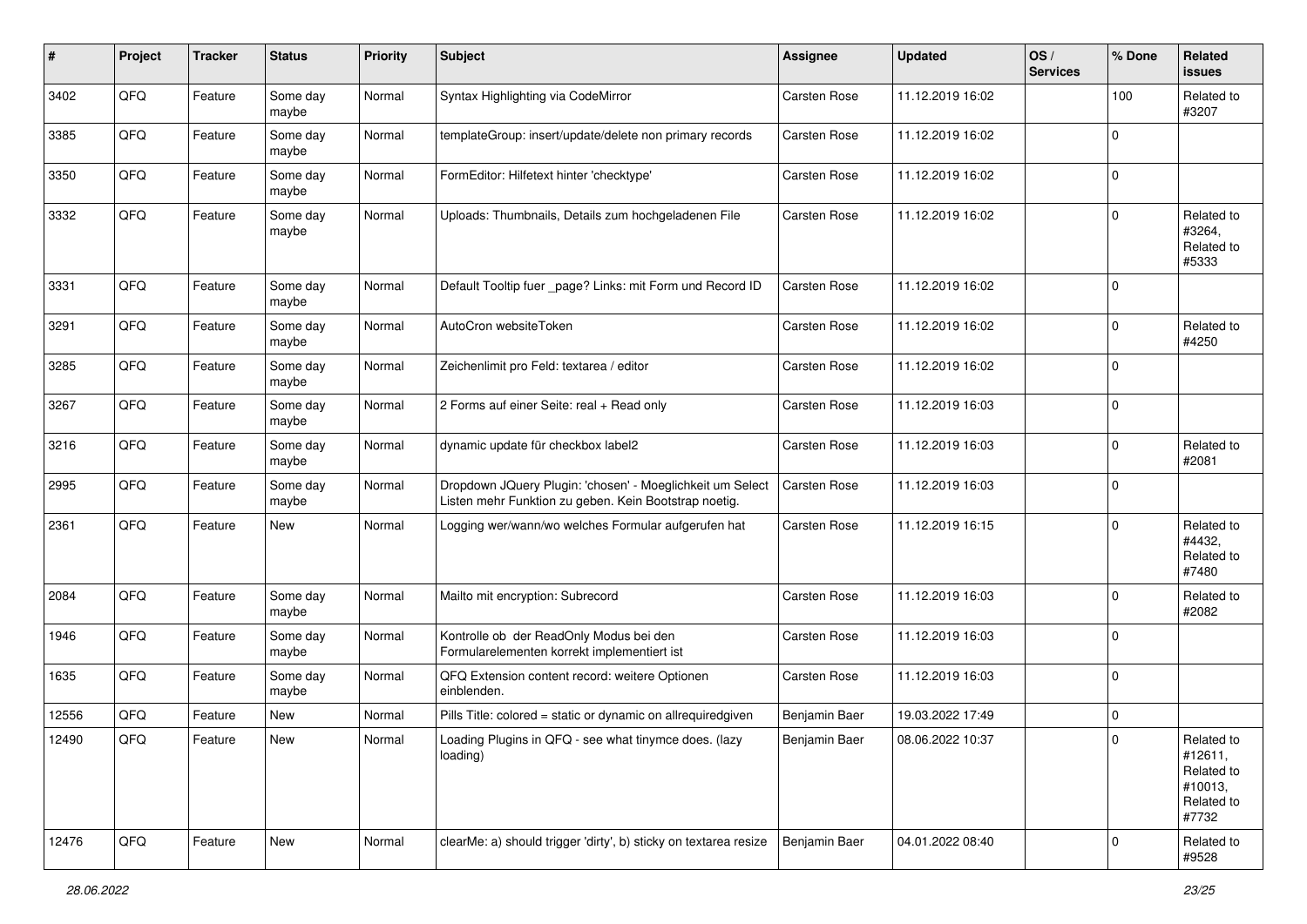| $\sharp$ | Project | <b>Tracker</b> | <b>Status</b>     | <b>Priority</b> | <b>Subject</b>                                                                | <b>Assignee</b> | <b>Updated</b>   | OS/<br><b>Services</b> | % Done      | <b>Related</b><br>issues                                               |
|----------|---------|----------------|-------------------|-----------------|-------------------------------------------------------------------------------|-----------------|------------------|------------------------|-------------|------------------------------------------------------------------------|
| 10003    | QFQ     | Feature        | Priorize          | Normal          | fieldset: stronger visualize group                                            | Benjamin Baer   | 12.02.2020 08:13 |                        | $\Omega$    |                                                                        |
| 9135     | QFQ     | Feature        | Priorize          | Normal          | Progress Bar generic / replace old hourglass download<br>popup                | Benjamin Baer   | 03.01.2022 07:43 |                        | $\Omega$    |                                                                        |
| 9130     | QFQ     | Feature        | Some day<br>maybe | Normal          | tablesorter: Automatic Row numbering / Zeilenummer                            | Benjamin Baer   | 01.02.2020 23:22 |                        | $\mathbf 0$ |                                                                        |
| 8522     | QFQ     | Feature        | Some day<br>maybe | Normal          | build QFQ - npm warnings                                                      | Benjamin Baer   | 01.02.2020 23:19 |                        | 50          |                                                                        |
| 7965     | QFQ     | Feature        | Priorize          | Normal          | Input type 'text' with visual format - currency                               | Benjamin Baer   | 03.01.2022 07:45 |                        | $\Omega$    |                                                                        |
| 7732     | QFQ     | Feature        | Some day<br>maybe | Normal          | Javascript: Lazy Loading der add on libs                                      | Benjamin Baer   | 08.06.2022 10:38 |                        | $\Omega$    | Related to<br>#12611,<br>Related to<br>#12490,<br>Related to<br>#10013 |
| 7730     | QFQ     | Feature        | Priorize          | Normal          | SELECT Box: title in between                                                  | Benjamin Baer   | 01.02.2020 23:22 |                        | $\Omega$    |                                                                        |
| 6972     | QFQ     | Feature        | Some day<br>maybe | Normal          | Fabric Clipboard / cross browser tab                                          | Benjamin Baer   | 01.02.2020 23:21 |                        | $\Omega$    |                                                                        |
| 6970     | QFQ     | Feature        | Some day<br>maybe | Normal          | tablesorter: default fuer 'sortReset' aendern von 'Ctrl' zu 'Alt'             | Benjamin Baer   | 01.02.2020 23:21 |                        | $\mathbf 0$ |                                                                        |
| 6870     | QFQ     | Feature        | Priorize          | Normal          | Click on '_link' triggers an API call                                         | Benjamin Baer   | 03.01.2022 08:25 |                        | $\mathbf 0$ |                                                                        |
| 6801     | QFQ     | Feature        | Priorize          | Normal          | Fabric: Maximize / Fulllscreen                                                | Benjamin Baer   | 21.03.2022 09:56 |                        | $\mathbf 0$ |                                                                        |
| 6224     | QFQ     | Feature        | Priorize          | Normal          | Dynamic update: fade in/out fields                                            | Benjamin Baer   | 21.03.2022 09:50 |                        | $\mathbf 0$ |                                                                        |
| 5562     | QFQ     | Feature        | Priorize          | Normal          | Drag'n'Drop fuer Uploads                                                      | Benjamin Baer   | 21.03.2022 09:52 |                        | $\Omega$    | Related to<br>#9706                                                    |
| 5389     | QFQ     | Feature        | Some day<br>maybe | Normal          | QFQ Design: Multline label / note                                             | Benjamin Baer   | 01.02.2020 23:19 |                        | $\mathbf 0$ |                                                                        |
| 5366     | QFQ     | Feature        | Priorize          | Normal          | Saving with keyboard shortcuts                                                | Benjamin Baer   | 21.03.2022 09:47 |                        | $\mathbf 0$ |                                                                        |
| 5024     | QFQ     | Feature        | Some day<br>maybe | Normal          | Fabric: Generate PDF with edits                                               | Benjamin Baer   | 01.02.2020 23:20 |                        | $\Omega$    | Related to<br>#10704                                                   |
| 4420     | QFQ     | Feature        | Some day<br>maybe | Normal          | Client: Local Storage - store the changes of a form, local in<br>the browser. | Benjamin Baer   | 11.12.2019 16:02 |                        | $\Omega$    |                                                                        |
| 3692     | QFQ     | Feature        | Some day<br>maybe | Normal          | QFQ Webseite                                                                  | Benjamin Baer   | 11.12.2019 16:02 |                        | $\mathbf 0$ | Related to<br>#5033                                                    |
| 3415     | QFQ     | Feature        | Some day<br>maybe | Normal          | FE Login Box Templatefile                                                     | Benjamin Baer   | 11.12.2019 16:02 |                        | 0           |                                                                        |
| 14185    | QFG     | Feature        | New               | Normal          | External/Autocron.php - better suitable directory                             | Support: System | 28.05.2022 11:03 |                        | $\pmb{0}$   |                                                                        |
| 12156    | QFQ     | Feature        | New               | Normal          | Form: Optional disable 'leave page'                                           |                 | 03.05.2021 20:45 |                        | 0           |                                                                        |
| 12135    | QFQ     | Feature        | New               | Normal          | Subrecord: Notiz                                                              |                 | 24.04.2021 16:58 |                        | $\pmb{0}$   |                                                                        |